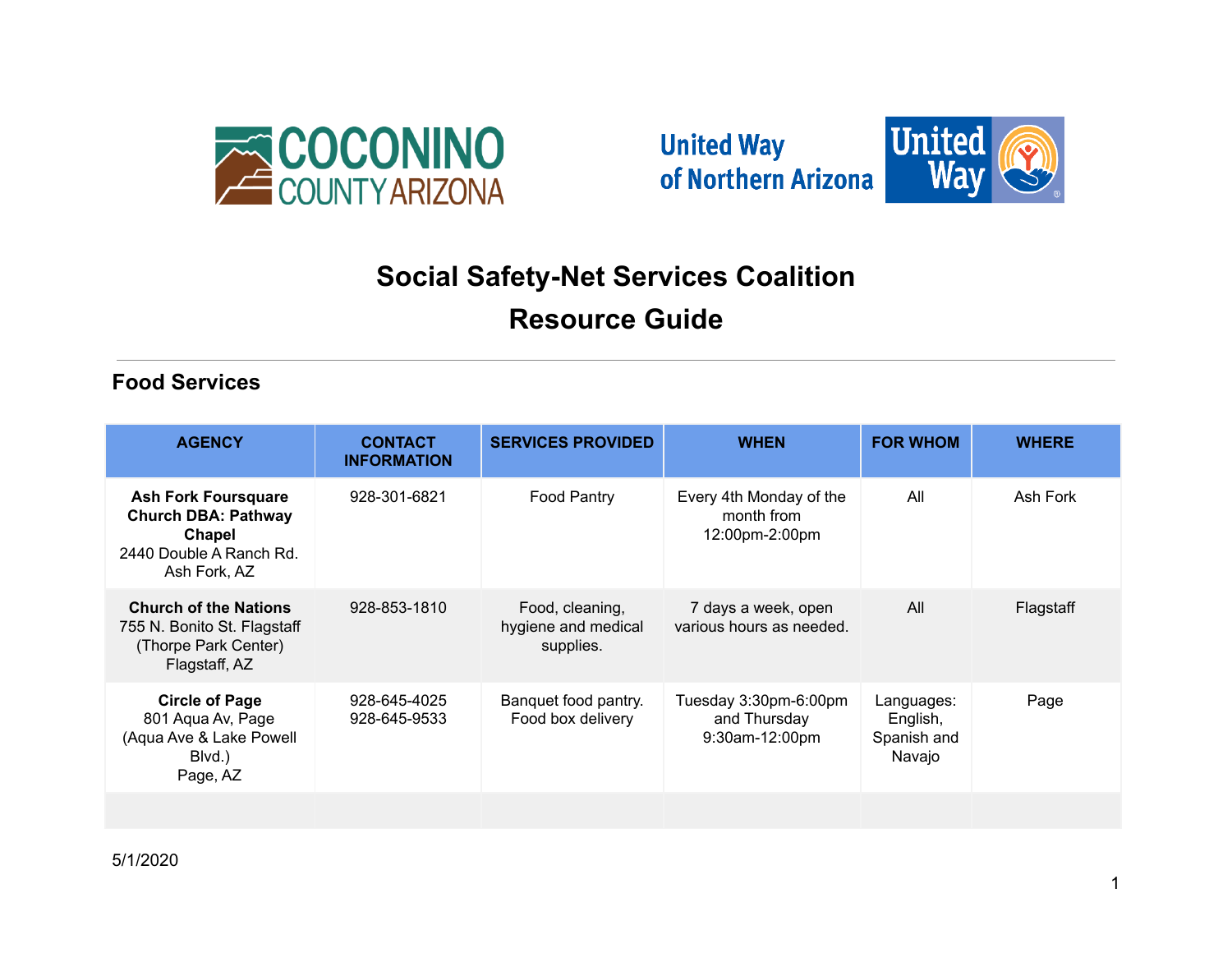| <b>City of Flagstaff</b><br><b>Sustainability Program</b><br>419 N. Mogollon St.<br>Flagstaff, AZ                            | 480-710-4936<br>sustainability@flagst<br>affaz.gov              | Community gardens,<br>energy efficiency<br>programs                                                                           | Visit.flagstaff.az.gov for<br>details                                                              | Flagstaff<br><b>Residents</b> | Flagstaff               |
|------------------------------------------------------------------------------------------------------------------------------|-----------------------------------------------------------------|-------------------------------------------------------------------------------------------------------------------------------|----------------------------------------------------------------------------------------------------|-------------------------------|-------------------------|
| <b>Flagstaff Family Food</b><br><b>Center: Food Bank and</b><br><b>Kitchen</b><br>1903 N. 2nd Street,<br>Flagstaff, AZ       | 928-774-3188<br>www.hotfood.org                                 | Free hot evening meal<br>at 1903 N. 2nd Street                                                                                | Daily<br>4:00pm-5:30pm                                                                             | All                           | Flagstaff               |
| <b>Flagstaff Family Food</b><br><b>Center: Food Bank and</b><br><b>Kitchen</b><br>3805 E. Huntington Drive,<br>Flagstaff, AZ | 928-526-2211<br>www.hotfood.org                                 | Food boxes available.<br>Individuals and families<br>can receive food boxes<br>twice per month as<br>supplies allow.          | Tuesday-Saturday<br>9:00am-1:00pm                                                                  | All                           | Flagstaff               |
|                                                                                                                              |                                                                 |                                                                                                                               |                                                                                                    |                               |                         |
| <b>Golden Rule Pantry</b><br>2573 E. 7th Ave.<br>Flagstaff, AZ                                                               | 928-440-5375                                                    | Food Pantry                                                                                                                   | Wednesday-Sunday<br>3:00pm-6:00pm                                                                  | All                           | Sunnyside,<br>Flagstaff |
| <b>Grand Canyon Food</b><br><b>Pantry</b><br><b>Grand Canyon Village</b>                                                     | 207-229-1228<br>(call for emergencies,<br>outside normal hours) | Food Pantry<br>Sign up for the St.<br>Mary's food box by<br>visiting<br>www.spiritofthegrandca<br>nyon.com/gc-food-pantr<br>⊻ | Monday 9:00-11:00am<br>and 5:00-7:00pm<br>Wednesday<br>11:00am-2:00pm<br>Saturday<br>2:00pm-5:00pm | All                           | Grand<br>Canyon/Tusayan |
|                                                                                                                              |                                                                 |                                                                                                                               |                                                                                                    |                               |                         |
| <b>Hope Cottage</b><br>2211 E. Johnson<br>Flagstaff, AZ                                                                      | 928-774-9270                                                    | Emergency women and<br>children's shelter.<br>Breakfast and dinner<br>daily.                                                  | Check-in and new daily<br>intakes from<br>4:00pm-6:00pm                                            | Women and<br>Children         | Open to all women       |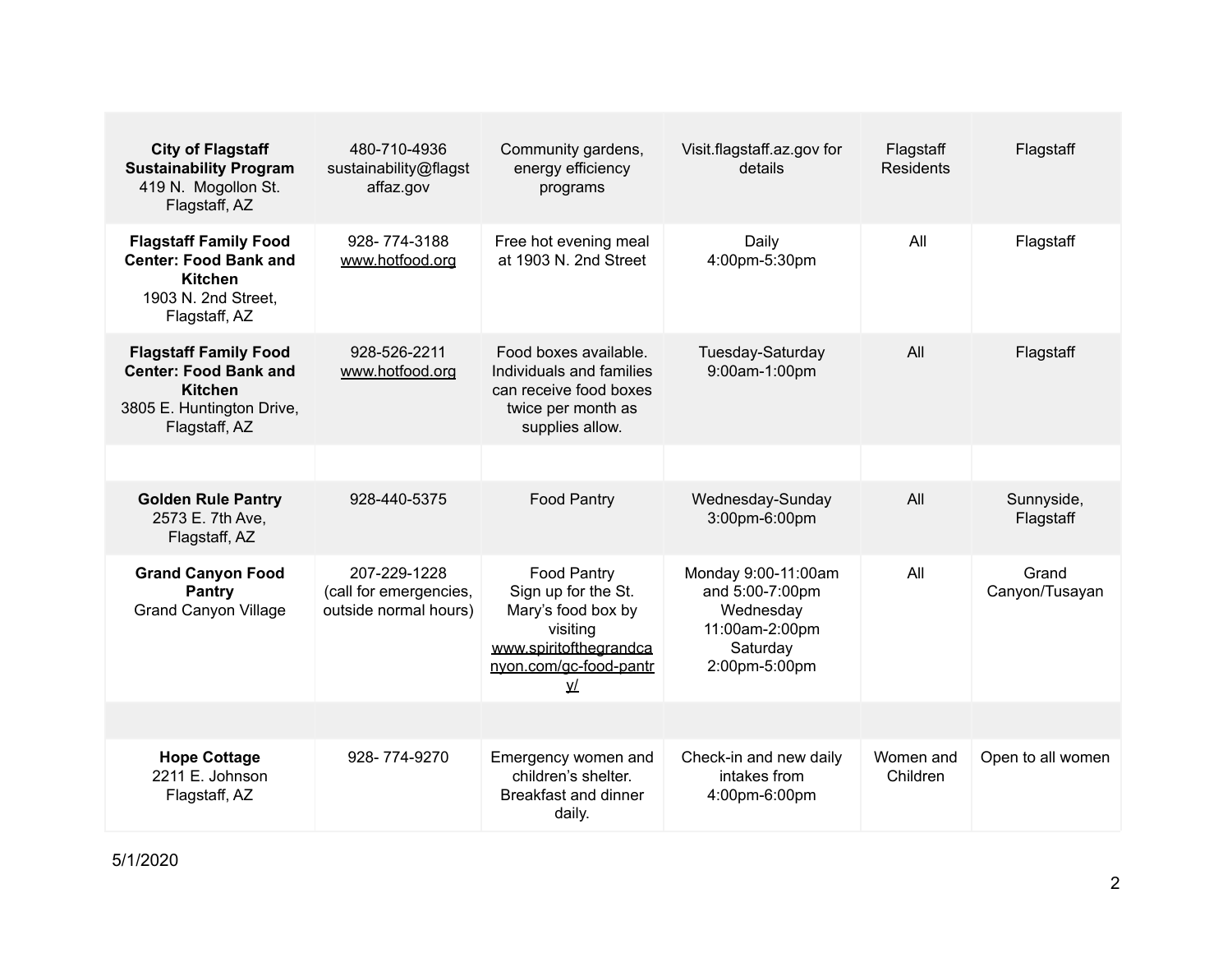| St. Mary's Food Bank<br>201 E. Birch Ave #14<br>Flagstaff, AZ                                                 | 928-779-7066                                                     | Food boxes<br>Pickup<br>Tuesday-Saturday<br>9:00am-1:00pm<br>Grab and Go Lunch<br>Daily<br>10:00am-3:00pm<br>(1903 N. 2nd Street)<br><b>Home Deliveries</b><br>Monday-Saturday<br>8:00-2:00pm | Firstfoodbank.org                                                                                                      | All                                            | Supply food banks<br>and pantries. Now<br>serving Chapter<br>Houses on the<br>Navajo Nation |
|---------------------------------------------------------------------------------------------------------------|------------------------------------------------------------------|-----------------------------------------------------------------------------------------------------------------------------------------------------------------------------------------------|------------------------------------------------------------------------------------------------------------------------|------------------------------------------------|---------------------------------------------------------------------------------------------|
| <b>St. Vincent de Paul</b><br>East St. & 6th Ave<br>Flagstaff, AZ                                             | 928-774-6511 (Help<br>Line)<br>928-779-4353 (Food<br>Assistance) | Food boxes, utility bills<br>and rent assistance<br>through community<br>food pantries/Catholic<br>churches.                                                                                  | Monday-Friday<br>9:00am-10:30am<br>Call helpline for food<br>services                                                  | All<br>Languages:<br>English<br>Spanish        | Serve food banks<br>and pantries<br>through Catholic<br>Churches.                           |
| <b>Sunshine Rescue Mission</b><br>124 S. San Francisco<br>Street (Butler & San<br>Francisco)<br>Flagstaff, AZ | 928-774-3512                                                     | Emergency shelter for<br>men. Breakfast and<br>Lunch daily. Food<br>boxes.                                                                                                                    | Check-in and new daily<br>intakes from<br>4:00pm-6:00pm<br>Breakfast at 7:00am<br>Lunch at 12:00pm<br>Dinner at 6:00pm | All<br>Languages:<br>English                   | Flagstaff                                                                                   |
| <b>Think Jesus Fellowship</b><br>Taala Hooghan<br>1704 N. 2nd Street<br>Flagstaff, AZ                         | 928-380-2565                                                     | Transitional housing.<br>Free food every<br>Sunday at Killip<br><b>Elementary School</b><br>(2300 E. 6th)                                                                                     | Sunday<br>9:00am-4:00pm                                                                                                | Serving<br>unsheltered<br>community<br>members | Flagstaff                                                                                   |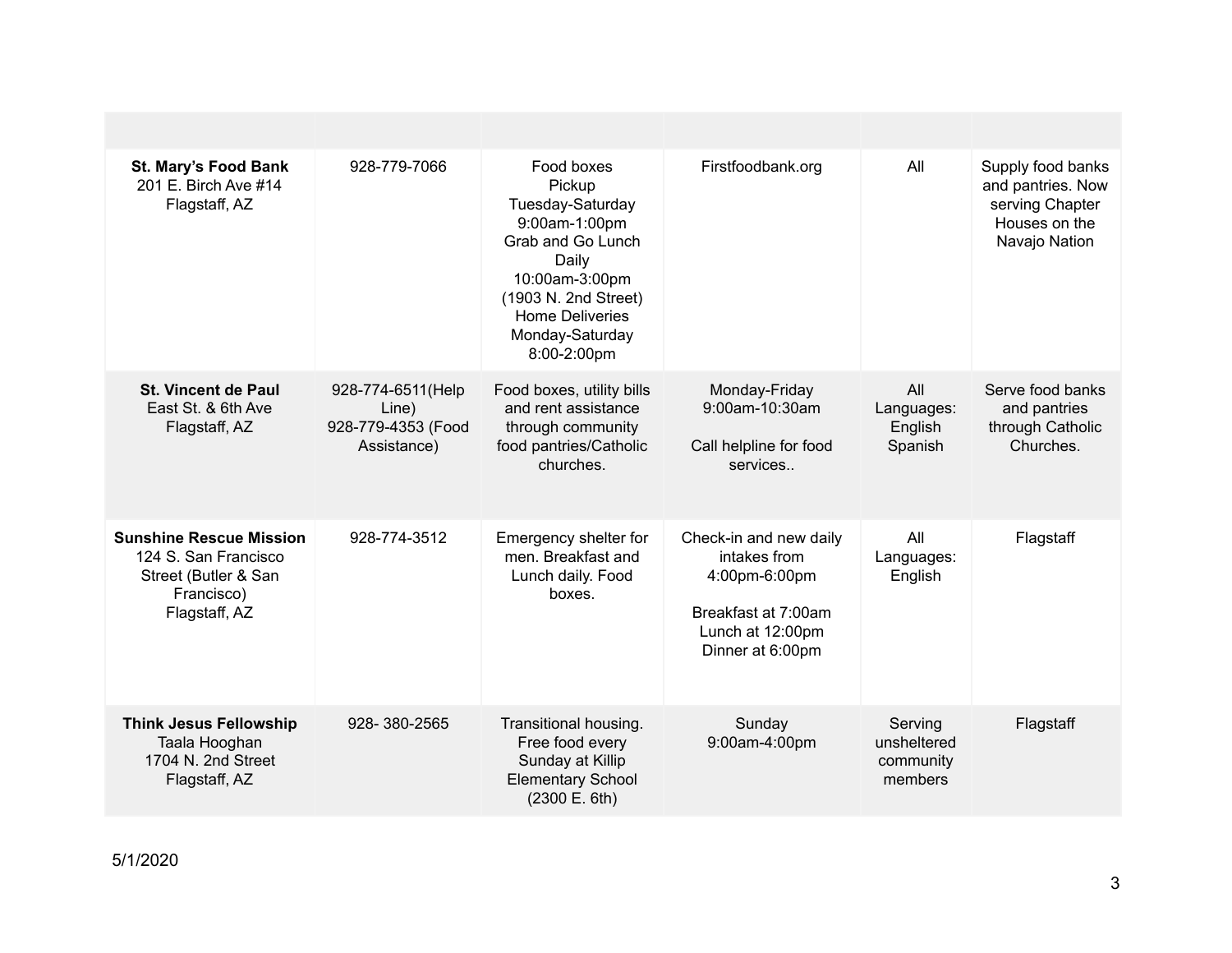| <b>The Salvation Army</b><br>507 N. Humphreys St.<br>Flagstaff, AZ                                    | 928-774-1403                            | Emergency food boxes.<br>Sack lunches. Utility<br>and Rental Assistance,<br>hygiene kits. | Monday-Thursday<br>9:00am-12:00pm<br>Tuesdays<br>9:00am-11:00pm                                         | All                                                                                                          | Flagstaff                 |
|-------------------------------------------------------------------------------------------------------|-----------------------------------------|-------------------------------------------------------------------------------------------|---------------------------------------------------------------------------------------------------------|--------------------------------------------------------------------------------------------------------------|---------------------------|
| <b>Town of Fredonia</b><br>25 N. Main Street<br>Flagstaff, AZ                                         | 928-643-7241                            | Food bank                                                                                 | 1st and 3rd Thursday of<br>the month from<br>2:30pm-5:00pm                                              | Town of<br>Fredonia                                                                                          | Fredonia                  |
| <b>Town of Tusayan</b>                                                                                |                                         | Weekly food<br>distribution from St.<br>Mary's food bank.<br>Sign up for a food box.      | Individuals need to sign<br>up ahead of time by<br>visiting:<br>https://spiritofthecanyon.c<br>om/food/ | Must be a<br>resident of<br>Valle,<br>Tusayan or<br>reside inside<br>the Grand<br>Canyon<br>National<br>Park | Tusayan                   |
| <b>Williams Senior Meals</b><br>Program<br>Williams and Flagstaff                                     | 928-679-7282                            | <b>Nutrition for seniors</b>                                                              | Visit: coconino.az.gov                                                                                  |                                                                                                              | Williams and<br>Flagstaff |
| <b>Williams Food Pantry and</b><br><b>More</b><br>125 Third Street<br>(3rd and Grant)<br>Williams, AZ | 928-225-8130<br>928-255-9277            | Pre-packaged food<br>boxes                                                                | Saturday<br>10:00am-3:00pm                                                                              | All<br>Languages:<br>English,<br>Spanish                                                                     | Williams                  |
| <b>Valle Food Distribution</b>                                                                        | https://spiritofthecany<br>on.com/food/ | Weekly food<br>distribution from St.<br>Mary's food bank.<br>Sign up for a food box       | Individuals need to sign<br>up ahead of time by<br>visiting:<br>https://spiritofthecanyon.c<br>om/food/ | For residents<br>of Valle,<br>Tusayan or<br>reside inside<br>the Grand<br>Canyon<br>National<br>Park         | Valle                     |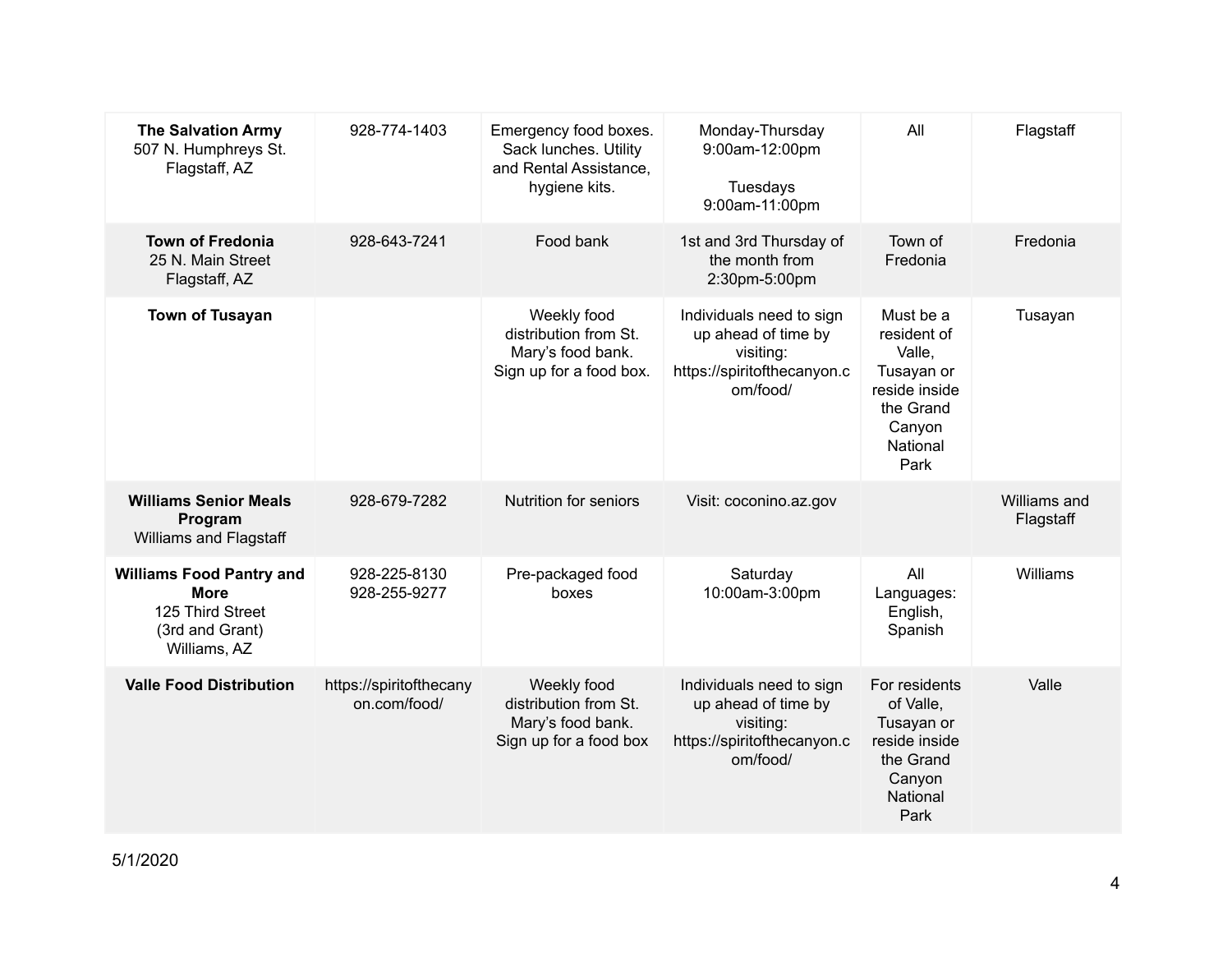#### **Food Services in Tribal Communities**

| <b>AGENCY</b>                                                      | <b>CONTACT</b><br><b>INFORMATION</b> | <b>SERVICES PROVIDED</b>                         | <b>WHEN</b>            | <b>FOR WHOM</b> | <b>WHERE</b>             |
|--------------------------------------------------------------------|--------------------------------------|--------------------------------------------------|------------------------|-----------------|--------------------------|
| Havasupai Tribe                                                    | 928-769-2312                         | Food distribution                                | 3 deliveries per month |                 | Havasupai<br>Reservation |
| <b>Life Sharing Center, Inc.</b><br>100 Aspen Dr.<br>Tuba City, AZ | 928-283-6886                         | Currently not open due<br>to Tuba City shutdown. | Closed                 |                 | <b>Tuba City</b>         |
| <b>Black Mesa Chapter</b>                                          | 928-675-0009                         | Food distribution                                | Once a month           |                 | Navajo Nation            |
| <b>Blue Gap Bible Ministry</b>                                     |                                      | Food distribution                                | Once a month           |                 | Navajo Nation            |
| <b>Bodaway Gap Chapter</b><br>Highway 89 (milepost 498)<br>Gap, AZ | 928-283-3493                         | Food distribution                                | Once a month           |                 | Navajo Nation            |
| <b>Cameron Assembly of</b><br>God                                  | 928-679-2229                         | Food distribution                                | By appointment only    |                 | Navajo Nation            |
| <b>Chinle Unified School</b><br><b>District</b>                    | 928-674-9600                         | Food distribution                                | Once a month           |                 | Navajo Nation            |
| Coppermine                                                         | 928-871-1109                         | Food distribution                                | Once a month           |                 | Navajo Nation            |
| <b>Cornfields</b>                                                  | 928-755-5912                         | Food distribution                                | Once a month           |                 | Navajo Nation            |
| <b>Dilcon Community School</b>                                     | 928-675-3211                         | Food distribution                                | Once a month           |                 | Navajo Nation            |
| <b>Forest Lake Chapter</b>                                         | 928-677-3253                         | Food distribution                                | Once a month           |                 | Navajo Nation            |
| <b>Fort Defiance Chapter</b>                                       | 928-729-4352                         | Food distribution                                | Once a month           |                 | Navajo Nation            |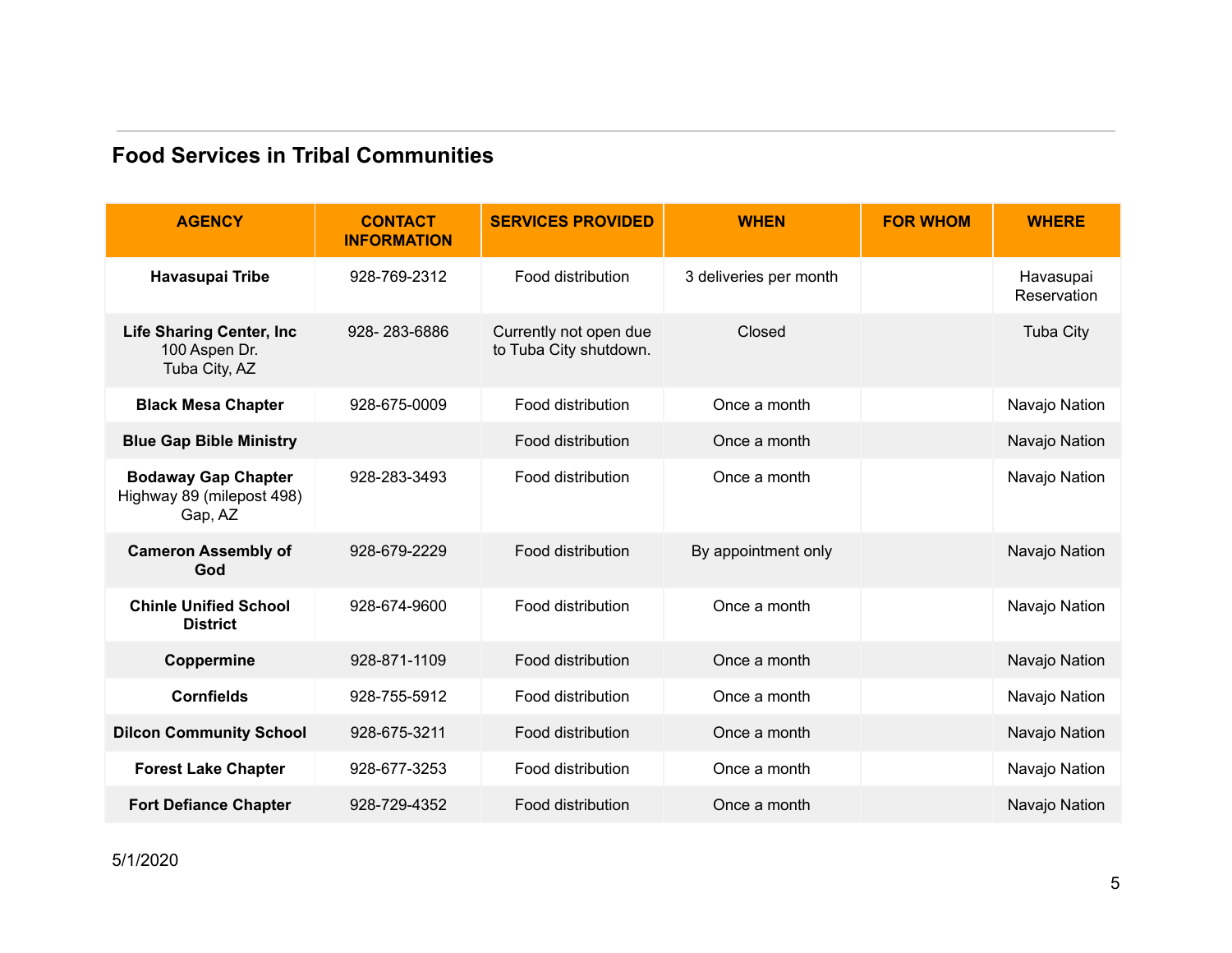| <b>Houck Chapter House</b>                                                       | 928-688-2734 | Food distribution | Once a month                          | Navajo Nation |
|----------------------------------------------------------------------------------|--------------|-------------------|---------------------------------------|---------------|
| <b>Indian Wells</b>                                                              | 928-654-3289 | Food distribution | Once a month                          | Navajo Nation |
| <b>Inscription House (Ts'ah</b><br>Bii Kin)                                      | 928-672-2337 | Food distribution | Once a month                          | Navajo Nation |
| <b>Kayenta Unified School</b><br><b>District</b>                                 | 928-679-3251 | Food distribution | Once a month                          | Navajo Nation |
| <b>LeChee Chapter</b>                                                            | 928-698-2805 | Food distribution | Once a month                          | Navajo Nation |
| <b>Lupton Chapter House</b>                                                      | 928-220-5335 | Food distribution | Once a month                          | Navajo Nation |
| <b>Many Farms Chapter</b>                                                        | 928-781-3605 | Food distribution | Once a month                          | Navajo Nation |
| <b>Mora's Grocery Store</b>                                                      | 928-755-6461 | Food distribution | Once a month                          | Navajo Nation |
| <b>Nahata Dziil/Sanders</b>                                                      | 928-688-2150 | Food distribution | Once a month                          | Navajo Nation |
| Navajo Mountain Chapter                                                          | 928-672-2915 | Food distribution | Once a month                          | Navajo Nation |
| <b>Nazlini Chapter</b>                                                           | 928-755-5900 | Food distribution | Once a month                          | Navajo Nation |
| <b>Our Lady of Fatima</b><br>(Chinle)                                            | 928-674-5413 | Food distribution | 2nd and 4th Thursdays of<br>the Month | Navajo Nation |
| <b>Our Savior's Compassion</b><br>(Leupp)                                        | 928-587-7743 | Food distribution | Weekly                                | Navajo Nation |
| <b>Painted Desert Star</b><br><b>School (Leupp)</b>                              | 928-415-4157 | Food distribution | Once a month                          | Navajo Nation |
| <b>Red Mesa Unified School</b><br><b>District &amp; Mexican Water</b><br>Chapter | 928-656-4100 | Food distribution | Once a month                          | Navajo Nation |
| <b>Red Valley &amp; Cove</b>                                                     | 928-653-5800 | Food distribution | Once a month                          | Navajo Nation |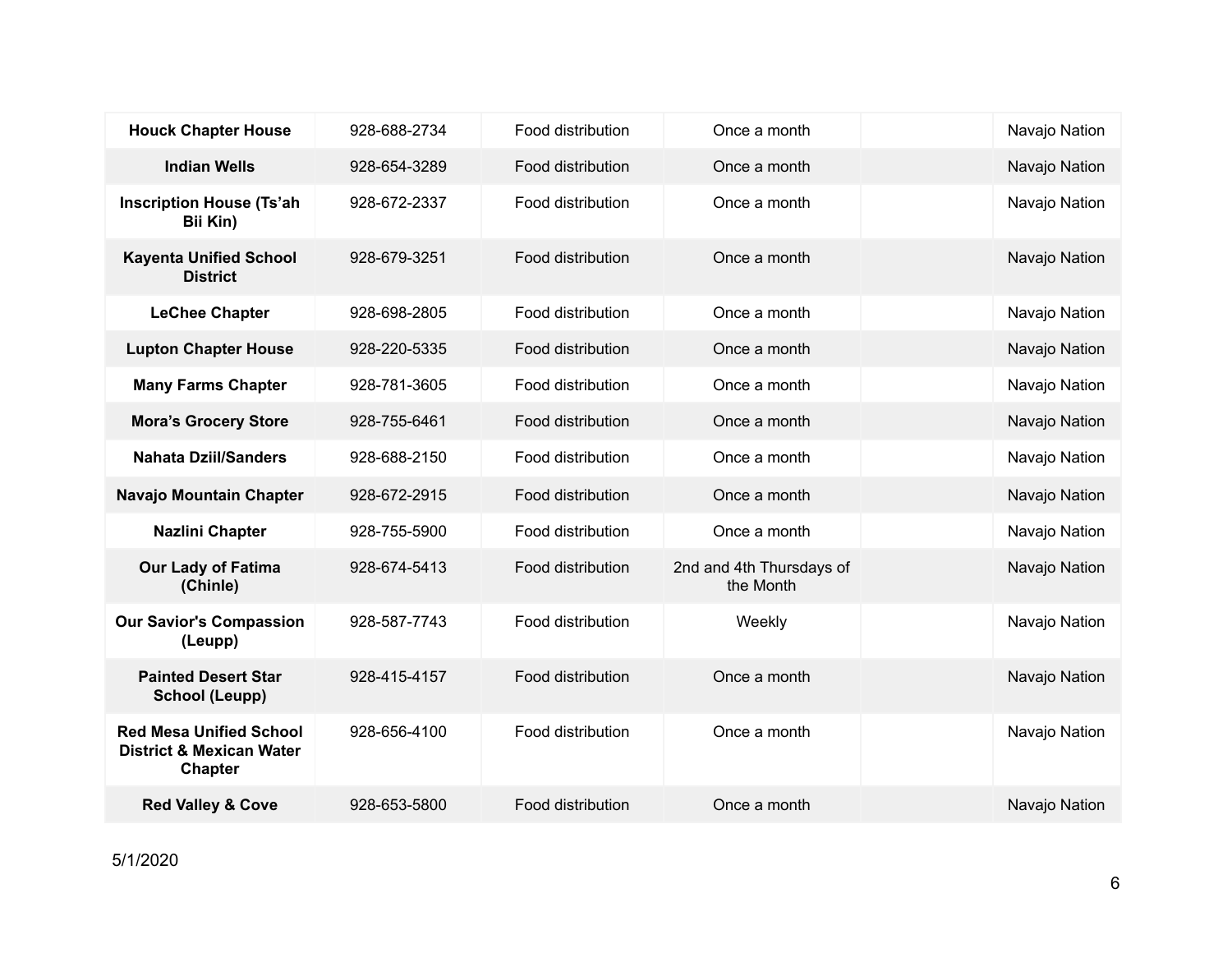| <b>Rock Point Chapter</b>                 | 928-659-4350 | Food distribution | Once a month | Navajo Nation |
|-------------------------------------------|--------------|-------------------|--------------|---------------|
| <b>Running Elk Ministries</b><br>(Dilkon) | 505-918-4006 | Food distribution | Once a month | Navajo Nation |
| <b>St. Michaels</b>                       | 928-871-7842 | Food distribution | Once a month | Navajo Nation |
| <b>Steamboat Chapter</b>                  | 928-736-2631 | Food distribution | Once a month | Navajo Nation |
| <b>Sweetwater Chapter</b><br><b>House</b> | 928-429-0977 | Food distribution | Once a month | Navajo Nation |
| <b>Teesto</b>                             | 928-657-8042 | Food distribution | Once a month | Navajo Nation |
| <b>Tonalea/Red Lake</b>                   | 928-283-3430 | Food distribution | Once a month | Navajo Nation |
| <b>Tolani Senior Center</b>               | 928-686-3285 | Food distribution | Once a month | Navajo Nation |
| <b>Tuba City Fairgrounds</b>              | 928-220-5335 | Food distribution | Once a month | Navajo Nation |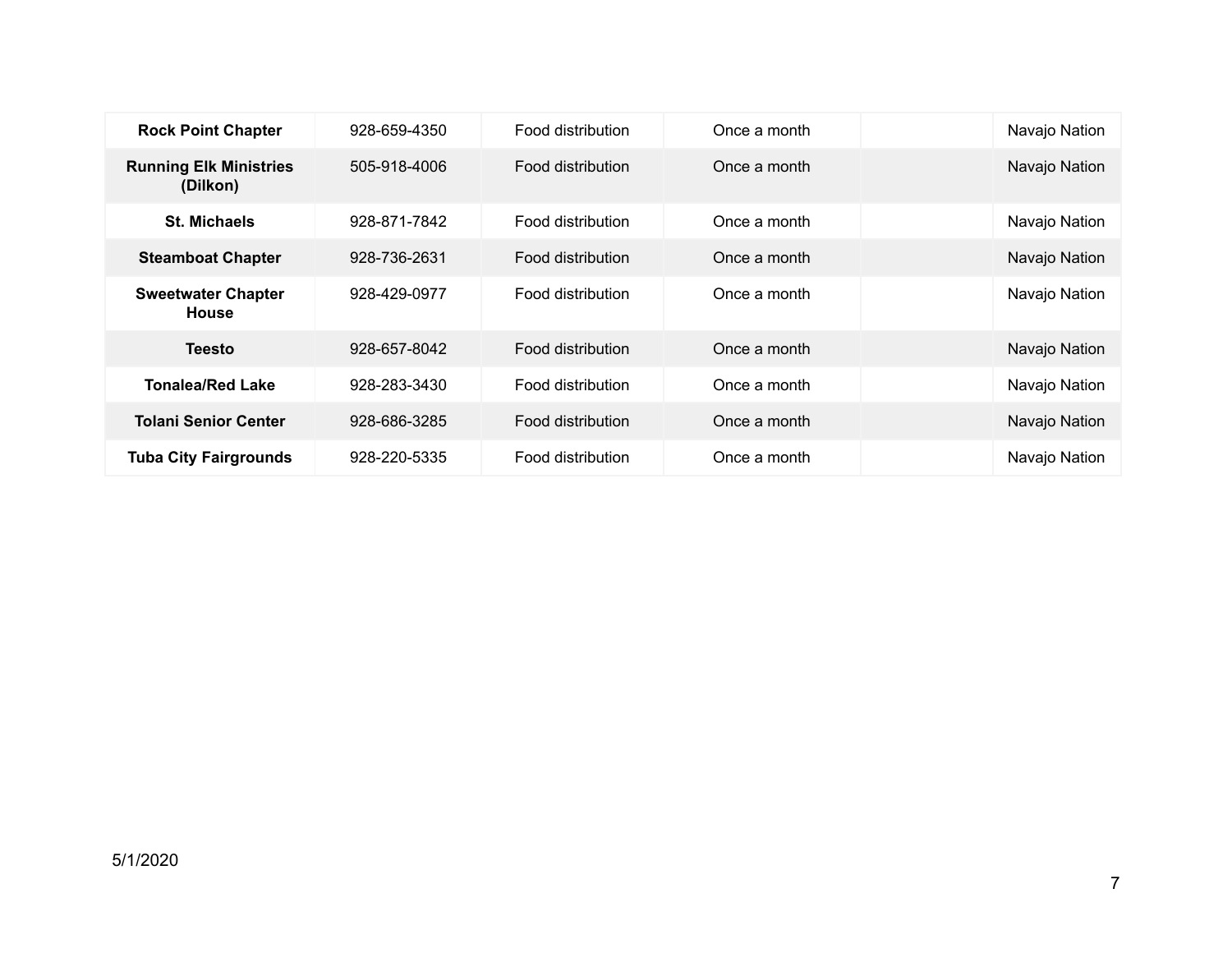| <b>Hotevilla Village</b>           |              | Food distribution | Weekly                                             | Hopi<br>Reservation |
|------------------------------------|--------------|-------------------|----------------------------------------------------|---------------------|
| <b>Sichomovi Village</b>           |              | Food distribution | 1st and 3rd Monday of the<br>month<br>12:30-4:30pm | Hopi<br>Reservation |
| <b>Sipaulovi Village</b>           |              | Food distribution | 4th Thursday of the month                          | Hopi<br>Reservation |
| <b>Village of Bacavi</b>           |              | Food distribution | 3rd Monday of the month                            | Hopi<br>Reservation |
| <b>Village of Shungopavi</b>       |              | Food distribution | Once a month                                       | Hopi<br>Reservation |
| <b>Village of Tewa</b>             | 928-737-2254 | Food distribution | Weekly                                             | Hopi<br>Reservation |
| <b>Village of Walpi</b>            |              | Food distribution | 1st and 3rd Monday<br>2:00-4:00pm                  | Hopi<br>Reservation |
| <b>Upper and Lower</b><br>Moenkopi |              | Food distribution | Once a month                                       | Hopi<br>Reservation |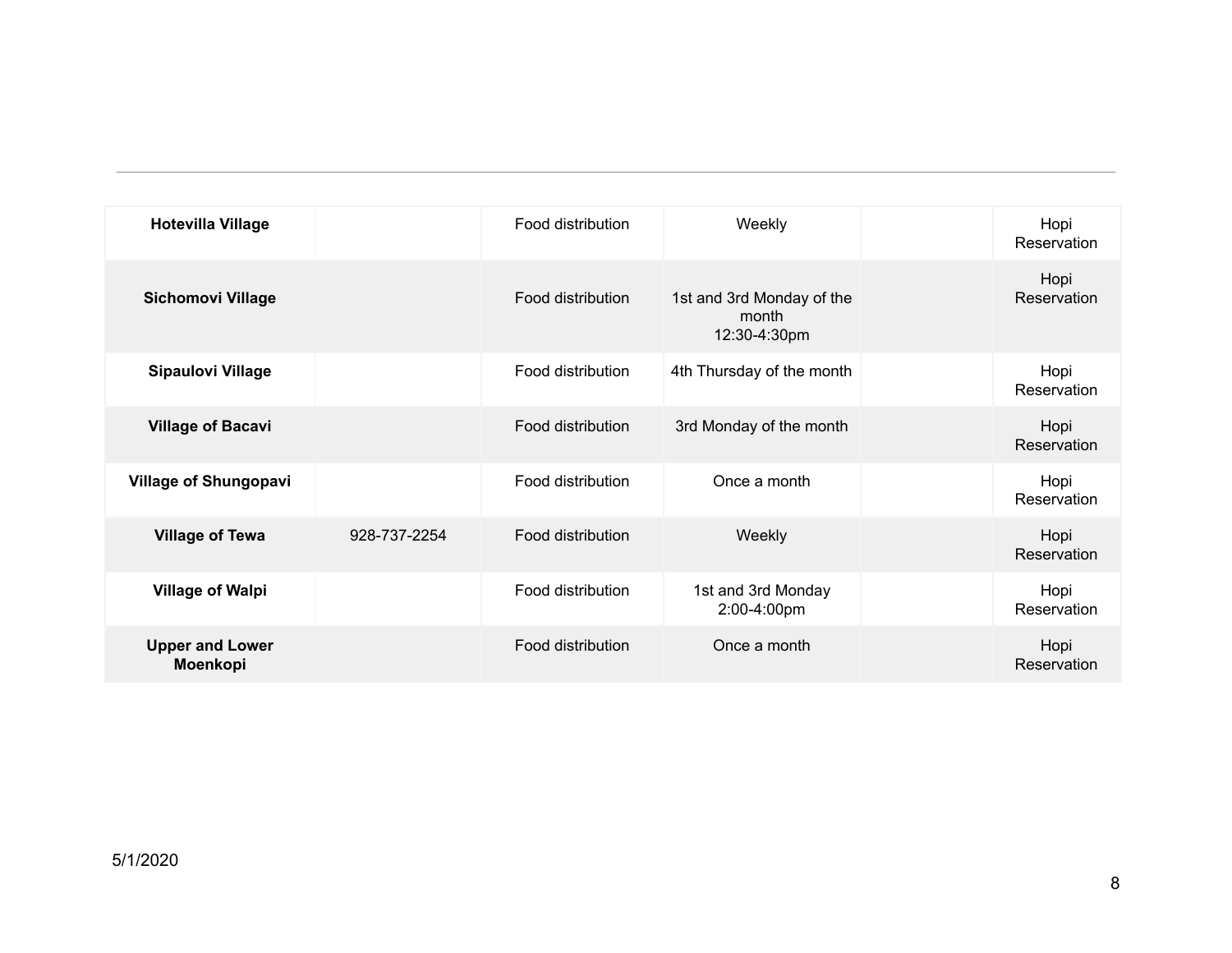### **Housing Services**

| <b>AGENCY</b>                                                                                                                               | <b>CONTACT</b><br><b>INFORMATION</b> | <b>SERVICES PROVIDED</b>                                                                                                             | <b>WHEN</b>                                                                           | <b>FOR WHOM</b>                 | <b>WHERE</b> |
|---------------------------------------------------------------------------------------------------------------------------------------------|--------------------------------------|--------------------------------------------------------------------------------------------------------------------------------------|---------------------------------------------------------------------------------------|---------------------------------|--------------|
| <b>Anew Living</b><br>2100 E W Historic Rte 66<br>Flagstaff, AZ                                                                             | 928-440-5064<br>www.anewliving.org   | Affordable transitional<br>housing for those that are<br>homeless.                                                                   | In-take through Catholic<br><b>Charities and Flagstaff</b><br><b>Shelter Services</b> | All                             | Countywide   |
| <b>Catholic Charities</b><br><b>Community Services</b><br>2101 N. 4th St<br>Flagstaff, AZ                                                   | 928-774-9125                         | Housing                                                                                                                              | MT, TH, F<br>8:30am-5:00pm<br>W<br>8:30am-4:00pm                                      | All                             | Countywide   |
| <b>Catholic Charities</b><br><b>Veterans Services</b><br>2101 N. 4th St<br>Flagstaff, AZ                                                    | 928-774-9125                         | Housing case management<br>and short-term financial<br>assistance to veterans who<br>are homeless or at risk of<br>becoming homeless | MT, TH, F<br>8:30am-5:00pm<br>W<br>8:30am-4:00pm                                      | Veterans                        | Countywide   |
| <b>Coconino County Health</b><br>and Human Svc; Rental<br>and Utility Assistance<br><b>Services</b><br>2625 N. King Street<br>Flagstaff, AZ | 928-679-7272                         | Rent, move-in, and utility<br>assistance for those in crisis<br>and affected by COVID-19.<br>Must be income eligible.                | Monday-Friday<br>8:00am-5:00pm                                                        | Coconino<br>County<br>Residents | Countywide   |
|                                                                                                                                             |                                      |                                                                                                                                      |                                                                                       |                                 |              |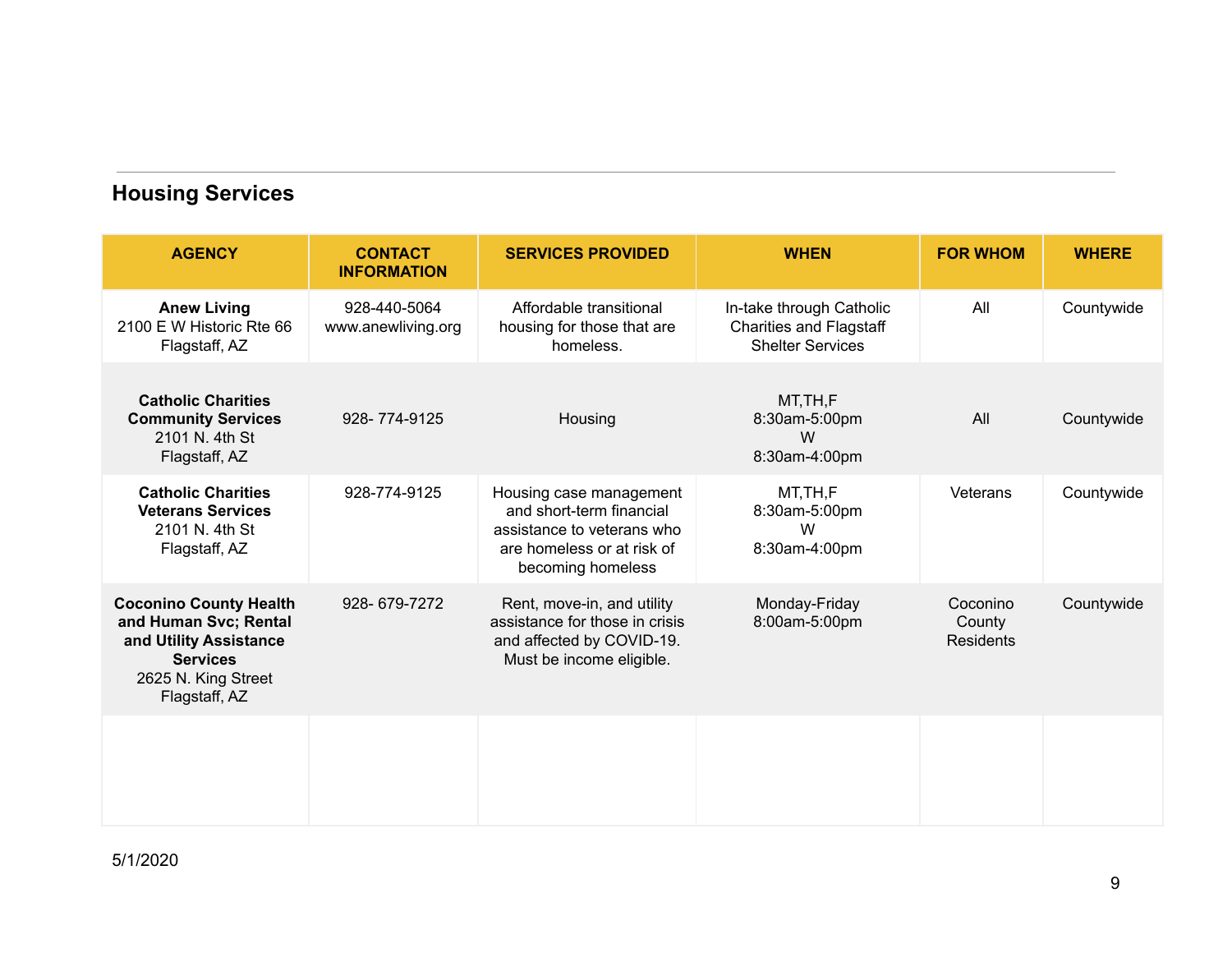| <b>Flagstaff Shelter Services</b><br>4185 E. Huntington Drive<br>Flagstaff, AZ                   | 928-225-2533 | Emergency shelter and<br>services for individuals<br>experiencing homelessness.<br>Services include: access to<br>showers, food, clothing,<br>hygiene products, and | <b>Shelter Services</b><br>5:00pm-8:00am<br><b>Nursing Clinic</b><br>(Monday-Thursday) | Homeless<br>adults                                                               | Countywide           |
|--------------------------------------------------------------------------------------------------|--------------|---------------------------------------------------------------------------------------------------------------------------------------------------------------------|----------------------------------------------------------------------------------------|----------------------------------------------------------------------------------|----------------------|
| <b>Flagstaff Housing</b><br><b>Authority</b><br>3481 N. Fanning Drive<br>Flagstaff, AZ           | 928-213-2730 | on-site nursing clinics.<br>Offering low-income public<br>housing and Section 8<br>Programs. Applications<br>available in<br>flagaz.myhousing.com                   | Monday-Friday<br>8:00am-5:00pm                                                         | Flagstaff<br>residents                                                           | Flagstaff            |
| <b>Habitat for Humanity of</b><br><b>Northern Arizona</b><br>2016 N. 4th Street<br>Flagstaff, AZ | 928-779-1314 | Building homes for<br>qualifying. Provides home<br>preservation and repair<br>services.                                                                             | Wednesday-Saturday<br>10:00am-6:00pm<br>Sunday<br>11:00am-4:00pm                       | Northern<br>Arizona current<br>and future<br>homeowners                          | Greater<br>Flagstaff |
| <b>Halo House</b><br>2100 N. Walgreens St.<br>Flagstaff                                          | 928-527-1900 | Provide shelter for children.                                                                                                                                       | 24/7                                                                                   | Children                                                                         | Countywide           |
| <b>Hope Cottage</b><br>211 E. Johnson<br>Flagstaff, AZ                                           | 928-774-9270 | Emergency women and<br>children's shelter. Onsite<br>nurse. Shower and clothing<br>available.                                                                       | Daily<br>8:00am-8:00pm                                                                 | Homeless<br>women and<br>children                                                | Countywide           |
| <b>Housing Solutions of</b><br><b>Northern Arizona</b><br>2304 N. 3rd St.<br>Flagstaff, AZ       | 928-214-7456 | HUD approved housing<br>counseling. Credit<br>Counseling, Pre-purchase<br>assistance. Foreclosure<br>prevention. Transitional<br>housing through Sharon<br>Manor    | Monday-Friday<br>8:00am-5:00pm                                                         | <b>Northern</b><br>Arizona<br>Residents.<br>Current and<br>future<br>homeowners. | Countywide           |
|                                                                                                  |              |                                                                                                                                                                     |                                                                                        |                                                                                  |                      |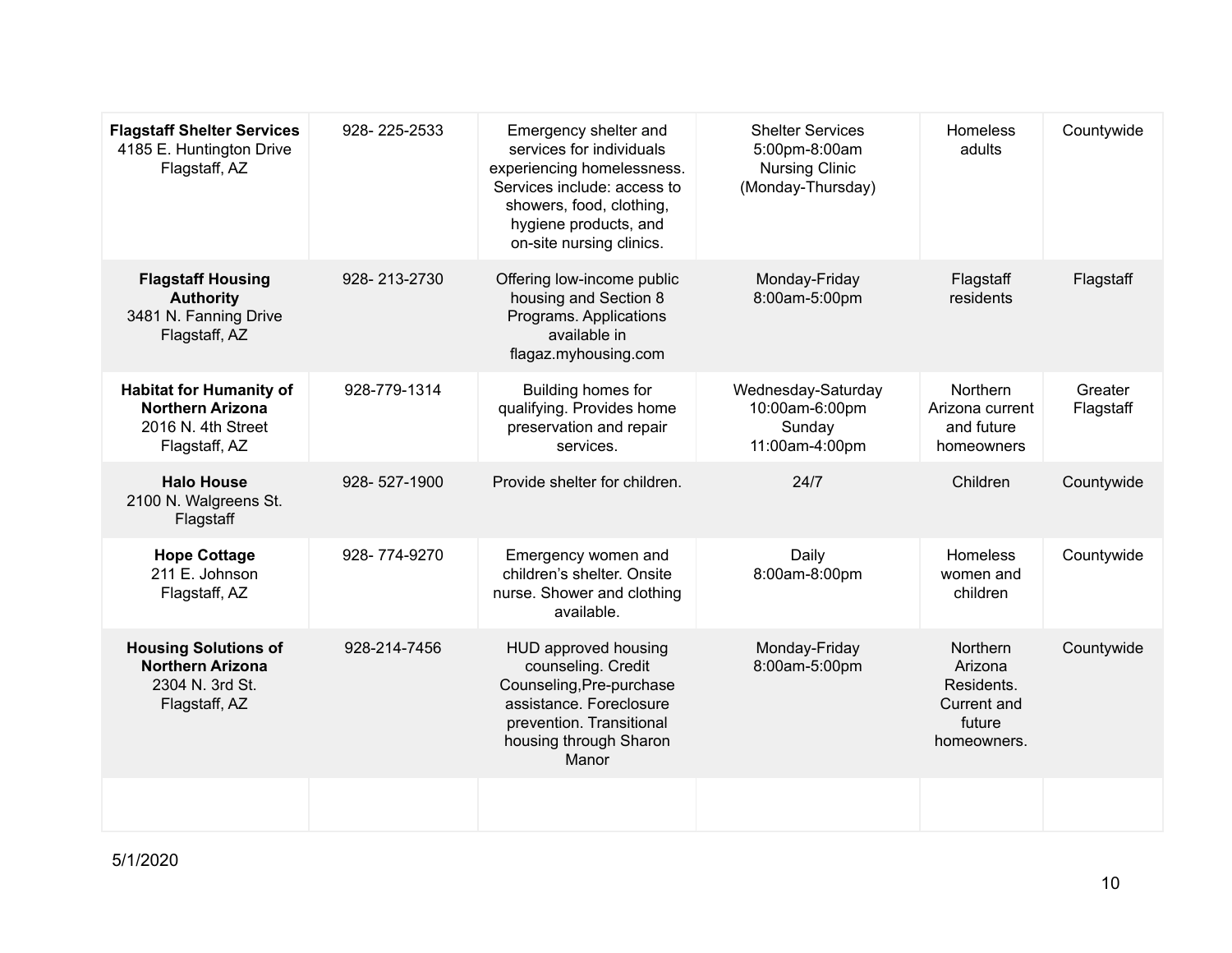| <b>Northern AZ Veterans</b><br><b>Resource Center</b><br>1515 E. Cedar Ave #A-5<br>Flagstaff, AZ | 928-266-1984<br>navrc@vetsresource.<br>org                         | Case management and<br>financial assistance to<br>Veterans who are homeless<br>or at-risk of becoming<br>homeless                                                  | Monday-Friday<br>8:00am-5:00pm                                                       | Homeless<br>veterans and<br>veterans at-risk<br>of becoming<br>homeless | Countywide |
|--------------------------------------------------------------------------------------------------|--------------------------------------------------------------------|--------------------------------------------------------------------------------------------------------------------------------------------------------------------|--------------------------------------------------------------------------------------|-------------------------------------------------------------------------|------------|
| <b>Northland Family Help</b><br><b>Center</b><br>2100 N. Walgreen St.<br>Flagstaff, AZ           | 928-527-1900<br>24 Hour Crisis Line<br>www.northlandfamily.<br>org | Domestic violence shelter,<br>counseling, legal advocacy,<br>mobile advocacy, homeless<br>youth outreach                                                           | Anytime                                                                              | Call for<br>services and<br>eligibility.                                | Countywide |
| <b>Page Domestic Violence</b><br><b>Center</b>                                                   | 928-645-5300                                                       | Emergency services,<br>counseling, housing,<br>support, children's services                                                                                        | 24/7                                                                                 | Languages:<br>English,<br>Spanish,<br>Navajo                            | Page       |
| <b>Sharon Manor</b>                                                                              | 928-856-2348                                                       | Domestic violence shelter                                                                                                                                          | Call for details                                                                     | Men, women<br>and children<br>with past DV<br>experience                | Countywide |
| <b>Wellnorth Housing</b><br>(NARBHA Institute)                                                   | 928-233-8680                                                       | Supported housing and<br>services for people<br>experiencing mental health<br>challenges.                                                                          |                                                                                      | Individuals<br>experiencing<br>mental health<br>challenges.             | Countywide |
| <b>Williams Housing</b><br><b>Authority</b><br>620 W. Sheridan Ave<br>Williams, AZ               | 928-635-4717                                                       | Public housing agency.<br>Section 8 Housing Choice<br>Voucher. Due to COVID-19<br>some upcoming waiting list<br>openings may be postponed<br>until further notice. | Monday, Tuesday &<br>Wednesdays<br>8:00am-4:00pm<br>Closed on Thursdays &<br>Fridays | Williams<br><b>Residents</b>                                            | Williams   |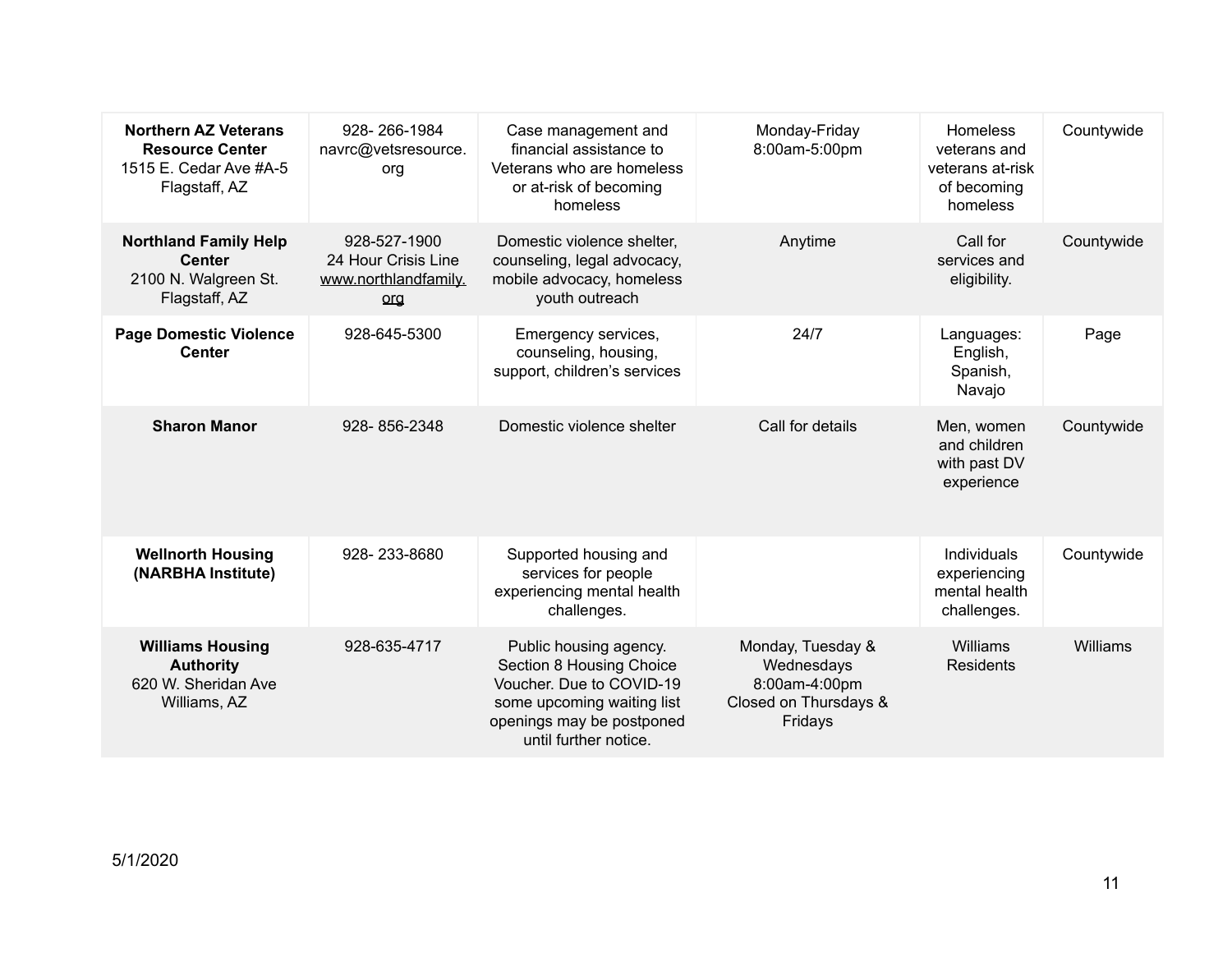### **Emergency Cash Assistance**

| <b>AGENCY</b>                                                                                                                              | <b>CONTACT</b><br><b>INFORMATION</b>             | <b>SERVICES PROVIDED</b>                                                                                                                                           | <b>WHEN</b>                                | <b>FOR WHOM</b>                                                      | <b>WHERE</b>                                                          |
|--------------------------------------------------------------------------------------------------------------------------------------------|--------------------------------------------------|--------------------------------------------------------------------------------------------------------------------------------------------------------------------|--------------------------------------------|----------------------------------------------------------------------|-----------------------------------------------------------------------|
| <b>APS</b>                                                                                                                                 | www.aps.com/assista<br>nce or<br>1-800-253-9405  | Customer assistance<br>programs                                                                                                                                    | Ongoing and one-time<br>programs           | <b>APS</b><br>Customers                                              | Countywide                                                            |
| <b>Department of Economic</b><br><b>Security (DES)</b><br>1701 N. 4th Street<br>Flagstaff, AZ                                              | 1-800-352-8168<br>1-855-432-7587<br>928-772-4572 | Food stamp assistance<br>and Unemployment<br>Insurance                                                                                                             | Call for an appointment                    | All                                                                  | Countywide                                                            |
| <b>DSS Navajo Family</b><br><b>Assistance Services</b><br>#2296 Administration<br>Building #2-2nd Floor<br>P.O. Box 704<br>Window Rock, AZ | 1-866-251-5651                                   | Support to families<br>experiencing abuse<br>neglect, financial<br>hardship, emergency<br>and home energy<br>needs. Navajo Nation<br>COVID-19 burial<br>assistance | Call for information.                      | Children,<br>adults and<br>elderly on<br>the Navajo<br><b>Nation</b> | <b>Window Rock</b>                                                    |
| <b>First Things First</b><br>405 N. Beaver St.<br>Flagstaff, AZ                                                                            | 928-637-0412<br>firstthingsfirst.org             | Childcare and<br>preschool programs                                                                                                                                | Call for information                       | Children<br>$(aqes 0-5)$                                             | Countywide, minus<br>Navajo Nation,<br>Hualapai<br><b>Reservation</b> |
| <b>Northern Arizona</b><br><b>University</b><br>1899 S. San Francisco St.<br>Flagstaff, AZ                                                 | 928-523-5181<br>https://nau.edu/                 | Cash Assistance for<br><b>NAU students</b>                                                                                                                         | Call the Office of the<br>Dean of Students | <b>NAU</b><br><b>Students</b>                                        | Countywide                                                            |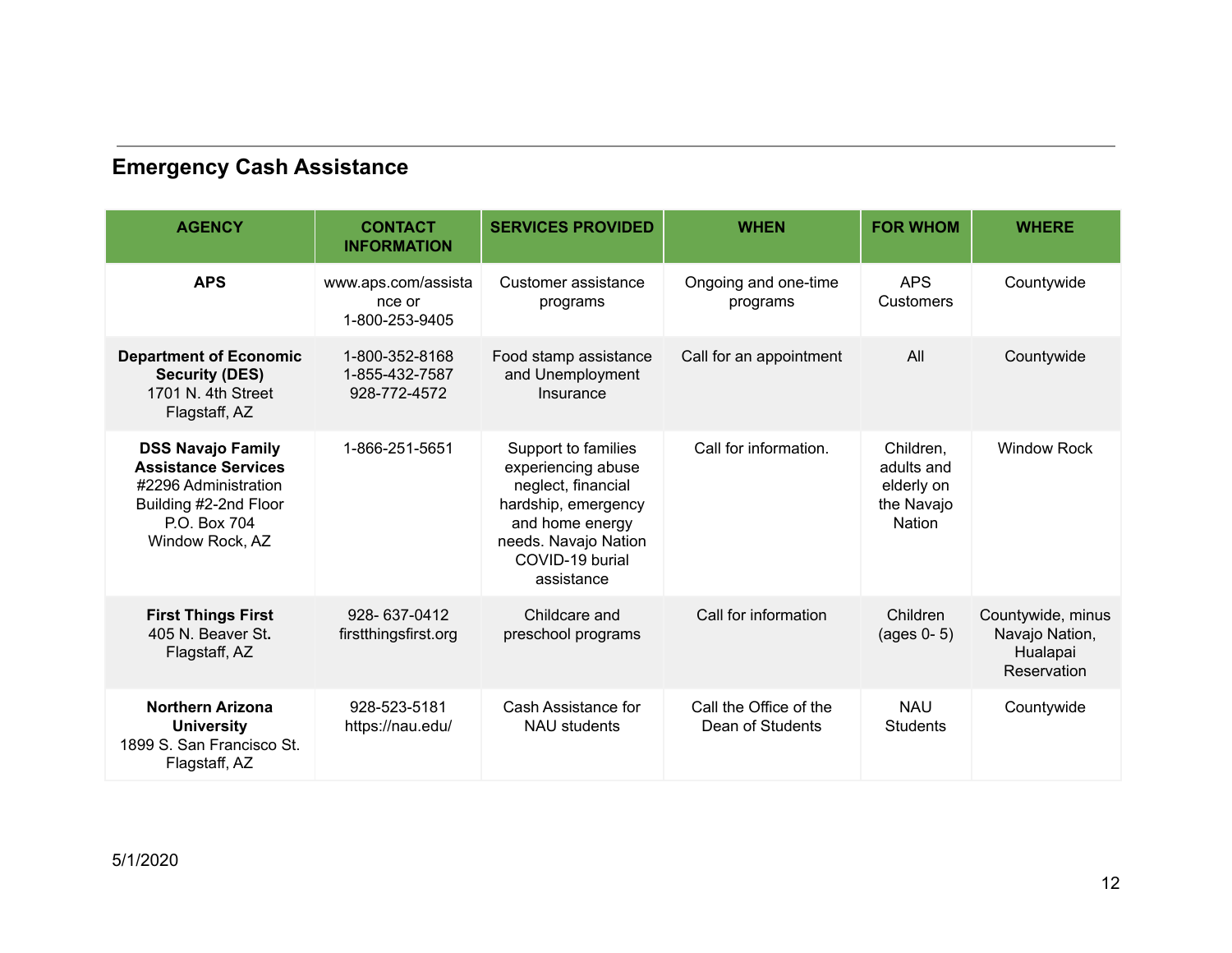#### **Medical Services**

| <b>AGENCY</b>                                                                                                                             | <b>CONTACT</b><br><b>INFORMATION</b>                | <b>SERVICES PROVIDED</b>                                                                                                      | <b>WHEN</b>                                                                                                                                                                 | <b>FOR WHOM</b>                                                             | <b>WHERE</b>               |
|-------------------------------------------------------------------------------------------------------------------------------------------|-----------------------------------------------------|-------------------------------------------------------------------------------------------------------------------------------|-----------------------------------------------------------------------------------------------------------------------------------------------------------------------------|-----------------------------------------------------------------------------|----------------------------|
|                                                                                                                                           |                                                     |                                                                                                                               |                                                                                                                                                                             |                                                                             |                            |
| <b>Cancer Support</b><br><b>Community Flagstaff</b><br>914 N San Francisco St.,<br>Ste. G,<br>Flagstaff, AZ                               | (928) 236.2333<br>www.cscaz.org/North<br>ernArizona | Free virtual programs<br>for anyone impacted by<br>Cancer, Movement and<br>meditation classes,<br>support groups and<br>more. | <b>CSC Helpline</b><br>888-793-9355 Monday -<br>Friday 9 am - 9 pm EST;<br>Saturday and Sunday 9<br>$am - 5 pm EST$ .<br>Call or visit the website for<br>more information. | All                                                                         | <b>Northern</b><br>Arizona |
| <b>Flagstaff Medical Center</b><br>1200 N. Beaver St.<br>Flagstaff, AZ 86001                                                              | 928-779-3366<br>www.nahealth.com                    | <b>Emergency Services,</b><br><b>General and Specialty</b><br>Care, Labs and X Rays                                           | Call or visit website for<br>information                                                                                                                                    | <b>ALL</b>                                                                  | Northern<br>Arizona        |
|                                                                                                                                           |                                                     |                                                                                                                               |                                                                                                                                                                             |                                                                             |                            |
| <b>Kids Care-Health</b><br><b>Insurance Program</b>                                                                                       | 1-877-764-5437                                      | Free or low cost health<br>insurance for children.                                                                            | Call for information                                                                                                                                                        | Children                                                                    | Arizona<br>Residents       |
|                                                                                                                                           |                                                     |                                                                                                                               |                                                                                                                                                                             |                                                                             |                            |
| <b>Native Americans for</b><br><b>Community Action</b><br>(NACA)<br><b>Family Health Center</b><br>1500 E. Cedar Ave #26<br>Flagstaff, AZ | 928-773-1245                                        | Substance abuse<br>counseling and<br>prevention services.<br>Primary care clinic.                                             | Monday-Friday<br>8:00am-6:00pm<br>Call for additional details                                                                                                               | Serving both<br><b>Native</b><br>American and<br>non-Native<br>communities. | Countywide                 |
|                                                                                                                                           |                                                     |                                                                                                                               |                                                                                                                                                                             |                                                                             |                            |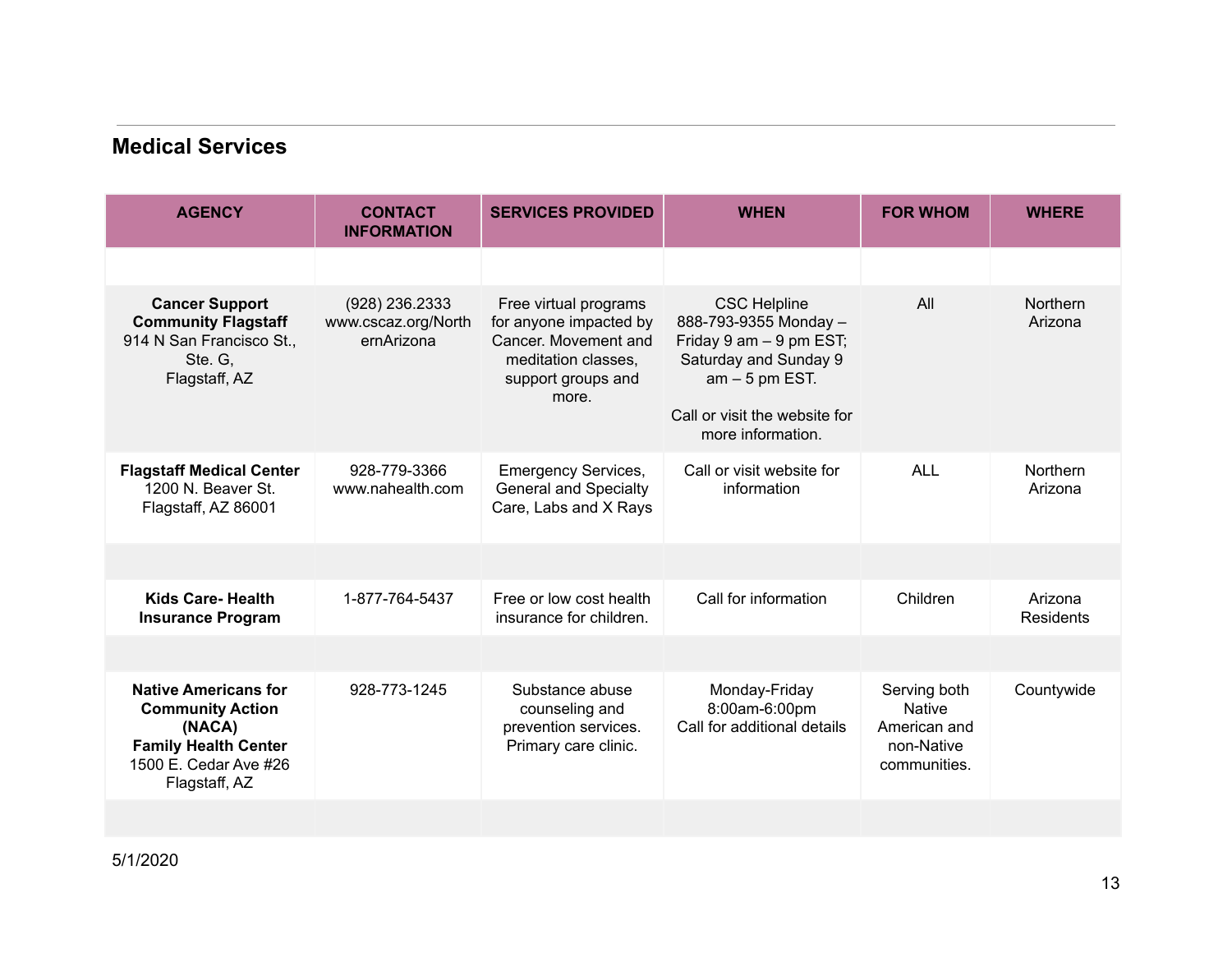| <b>North Country HealthCare</b><br>2920 N. 4th St.<br>Flagstaff, AZ                | 928.522.9400 | Family Practice,<br>OB/GYN, Emergency<br>Dental Visits,<br>Pharmacy (curbside)<br>virtual visits and<br>LabCorp                                                                                                                             | Monday - Friday<br>8 a.m. to 5 p.m.                                 | All                                         | Flagstaff |
|------------------------------------------------------------------------------------|--------------|---------------------------------------------------------------------------------------------------------------------------------------------------------------------------------------------------------------------------------------------|---------------------------------------------------------------------|---------------------------------------------|-----------|
| <b>North Country HealthCare</b><br>Pharmacy<br>2920 N. 4th St.<br>Flagstaff, AZ    | 928.522.9403 | <b>Curbside Prescription</b><br>Pick-up & Drop-off                                                                                                                                                                                          | Monday - Friday<br>7 a.m. to 7 p.m.                                 | All                                         | Flagstaff |
| <b>Flagstaff Pediatric Care</b><br>1501 S. Yale #252                               | 928.774.1811 | Well-child care,<br>Immunizations.<br>Treatment of illness or<br>injury, breastfeeding<br>support, Management<br>of chronic conditions<br>Allergies, ADHD,<br>asthma, weight,<br>management, Sports<br>physicals etc.<br>and virtual visits | Monday - Thursday<br>8 a.m. to 6 p.m.<br>Friday<br>8 a.m. to 5 p.m. | children ages<br>newborn to 21<br>years old | Flagstaff |
| <b>North Country HealthCare</b><br>- Williams<br>300 S. 6th Street<br>Williams, AZ | 928.635.4441 | Family Practice,<br>OB/GYN, Emergency<br>Dental Visits, virtual<br>visits and urgent care;<br>Telephonic application<br>assistance for<br>AHCCCS, Marketplace,<br>KidsCare and SNAP                                                         | Monday - Friday<br>8 a.m. to 5 p.m.                                 | All                                         | Williams  |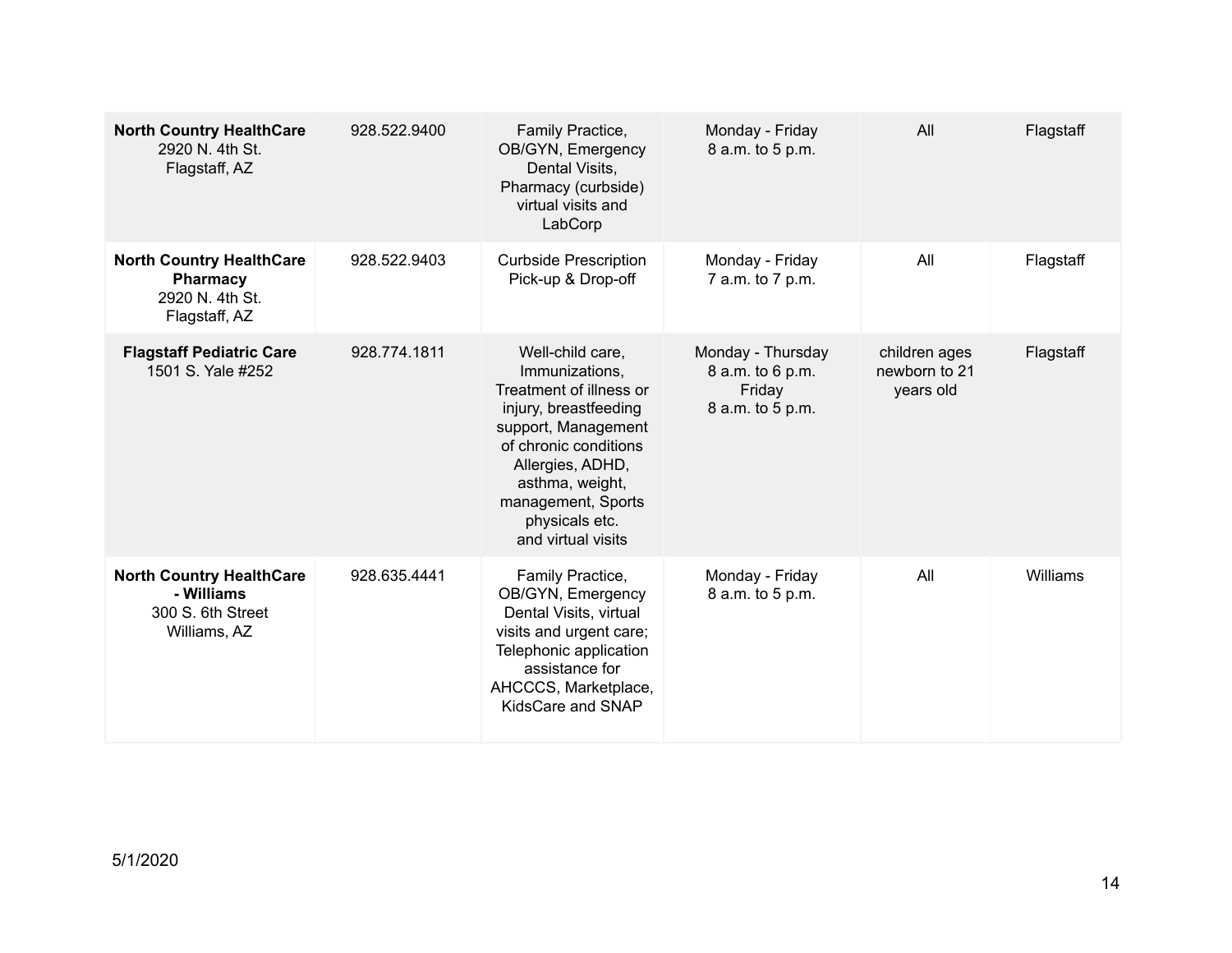| <b>North Country HealthCare</b><br><b>Grand Canyon</b><br>1 Clinic Road<br>Grand Canyon, AZ | 928.638.2551   | Virtual Visits,<br>Pharmacy, Physical<br>Therapy<br>Primary Care & Family<br>Practice<br><b>Urgent Care</b><br>Telephonic application<br>assistance for<br>AHCCCS, Marketplace,<br>KidsCare and SNAP | Monday - Friday<br>8 a.m. to 5 p.m.                                      | All      | <b>Grand Canyon</b> |
|---------------------------------------------------------------------------------------------|----------------|------------------------------------------------------------------------------------------------------------------------------------------------------------------------------------------------------|--------------------------------------------------------------------------|----------|---------------------|
| <b>Tuba City Regional</b><br><b>Healthcare Corporation</b><br>167 Main St.<br>Tuba City, AZ | 1-866-976-5941 | <b>Pediatric Clinic</b>                                                                                                                                                                              | Call 928-283-2679 to<br>schedule an in-person,<br>hone or internet visit | Children | <b>Tuba City</b>    |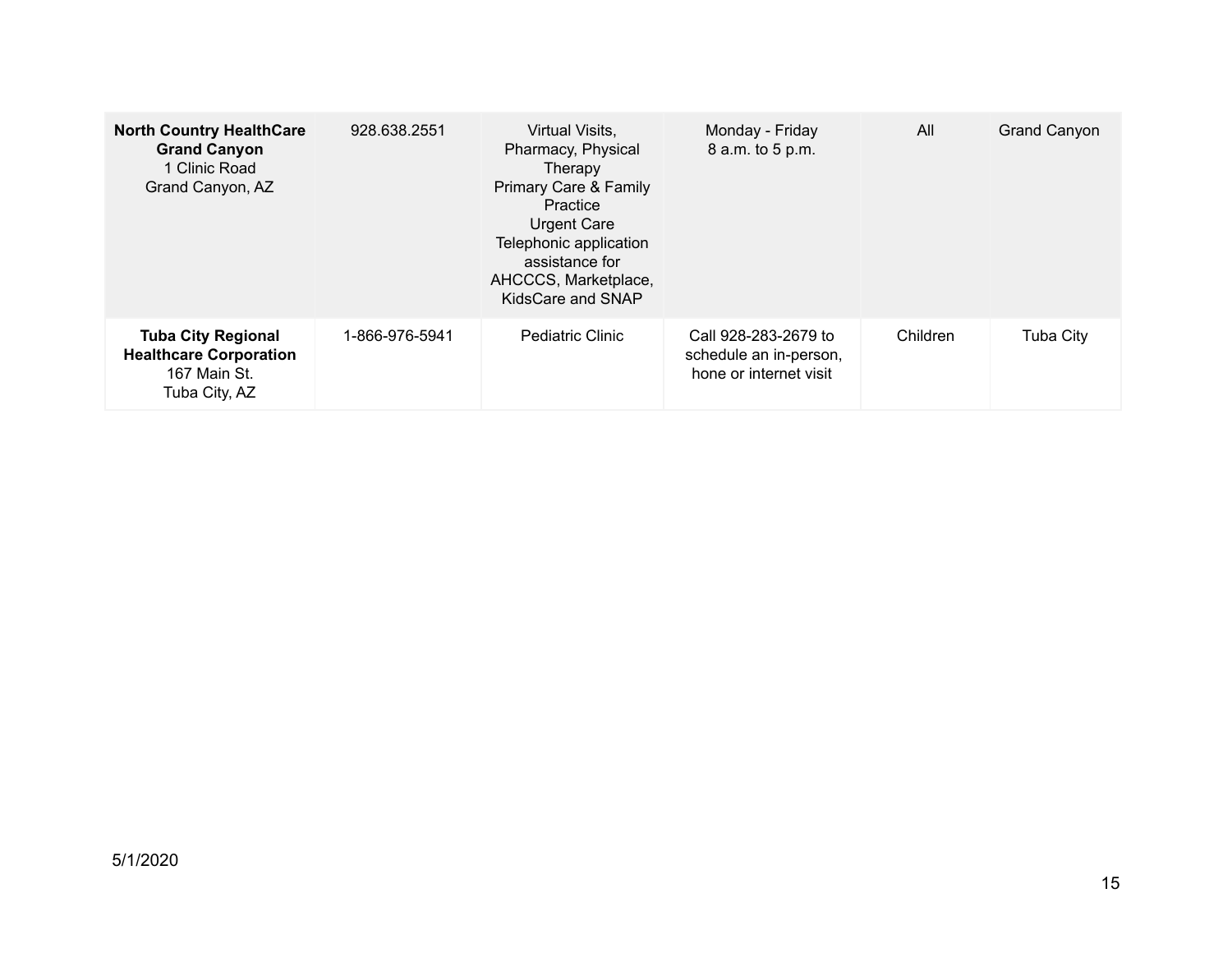## **Resources in Spanish for Undocumented Individuals**

| <b>AGENCY</b>                                                                    | <b>CONTACT</b><br><b>INFORMATION</b>                                                          | <b>SERVICES PROVIDED</b>                                                                                  | <b>WHEN</b>                          | <b>FOR WHOM</b>             | <b>WHERE</b> |
|----------------------------------------------------------------------------------|-----------------------------------------------------------------------------------------------|-----------------------------------------------------------------------------------------------------------|--------------------------------------|-----------------------------|--------------|
| El Pueblo de Flagstaff,<br><b>NAU and Northern</b><br>Arizona Interfaith Council | Visit this link to<br>access the resource<br>list.<br>https://tinyurl.com/y8<br><b>WZguow</b> | List of services<br>available to the<br>immigrant community<br>regardless of their<br>immigration status. | Resource list is available<br>online | Undocumented<br>individuals | Flagstaff    |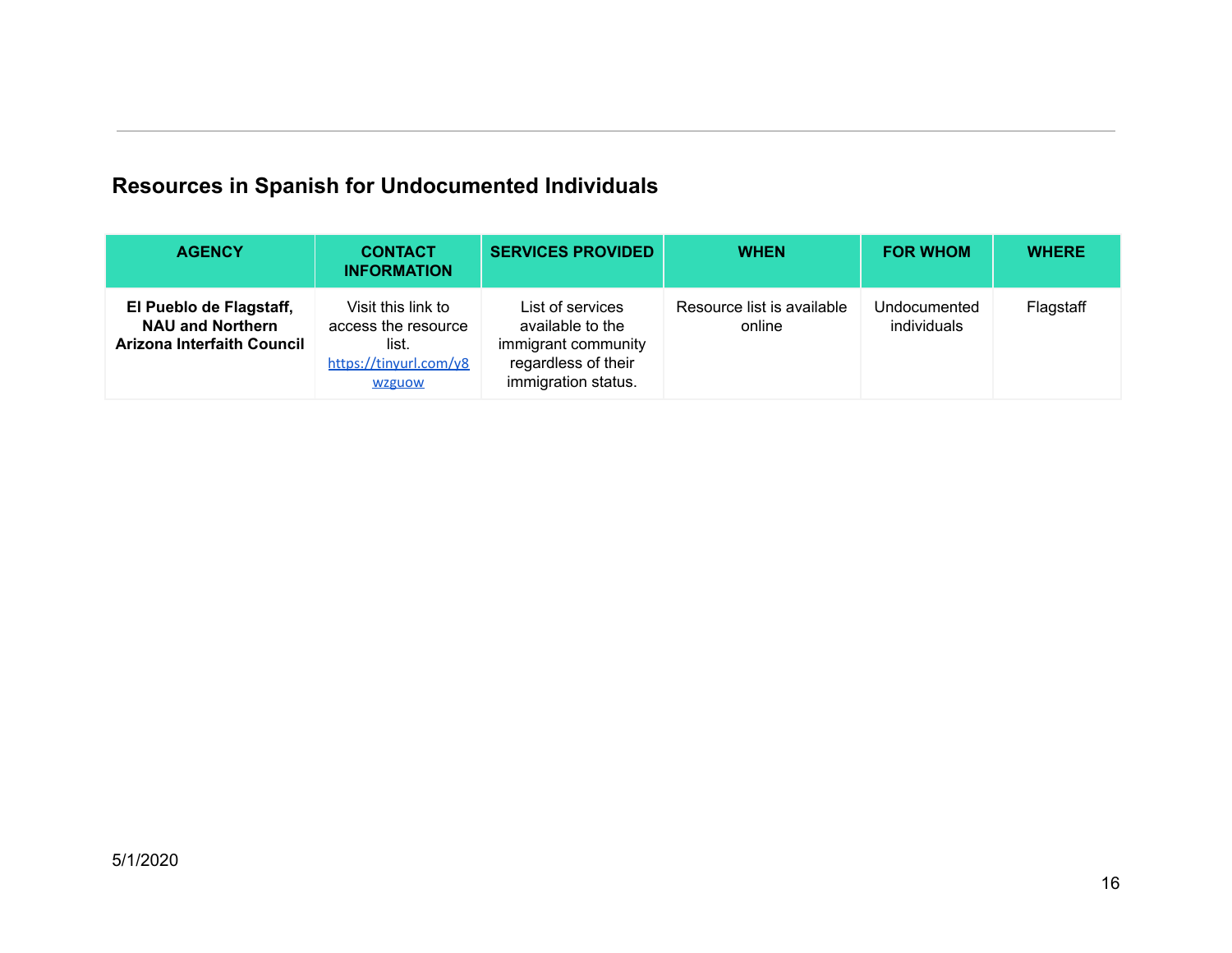#### **Children and Youth Services**

| <b>AGENCY</b>                                                                       | <b>CONTACT</b><br><b>INFORMATION</b>  | <b>SERVICES</b><br><b>PROVIDED</b>                                                                                                                               | <b>WHEN</b>                                                                                                 | <b>FOR WHOM</b>                                         | <b>WHERE</b> |
|-------------------------------------------------------------------------------------|---------------------------------------|------------------------------------------------------------------------------------------------------------------------------------------------------------------|-------------------------------------------------------------------------------------------------------------|---------------------------------------------------------|--------------|
| <b>Abundant Life Preschool</b><br>3475 E. Soliere Ave<br>Flagstaff, AZ              | 928-527-3900<br>suzie@ccof.church     | Preschool                                                                                                                                                        | Monday-Friday<br>6:00am-6:00pm<br><b>Flexible Schedules</b>                                                 | Preschool                                               | Flagstaff    |
|                                                                                     |                                       |                                                                                                                                                                  |                                                                                                             |                                                         |              |
|                                                                                     |                                       |                                                                                                                                                                  |                                                                                                             |                                                         |              |
| <b>Arizona Children's</b><br><b>Association</b>                                     | www.arizonaschildren.org              | Resources and<br>Programs for<br>Adoption, Foster<br>Parents and Foster<br>Care, Family<br>Education and<br>Support for Young<br><b>Adults in Foster</b><br>Care |                                                                                                             |                                                         | Statewide    |
| <b>Big Brothers/Big Sisters</b><br>of Flagstaff<br>102 W. Hunt Ave<br>Flagstaff, AZ | 928-774-0649<br>www.flagstaffbigs.org | Mentoring for<br>children (girls ages<br>6 to 15 and boys<br>ages 7-15. Grab<br>and Go breakfast<br>and lunch, activity<br>packets, virtual<br>programs.         | Offices are closed due to<br>COVID-19.<br>For more information visit:<br>https://www.facebook.com<br>/bbbsf | Children<br>(Girls ages 6-15<br>and Boys ages<br>$7-15$ | Flagstaff    |
|                                                                                     |                                       |                                                                                                                                                                  |                                                                                                             |                                                         |              |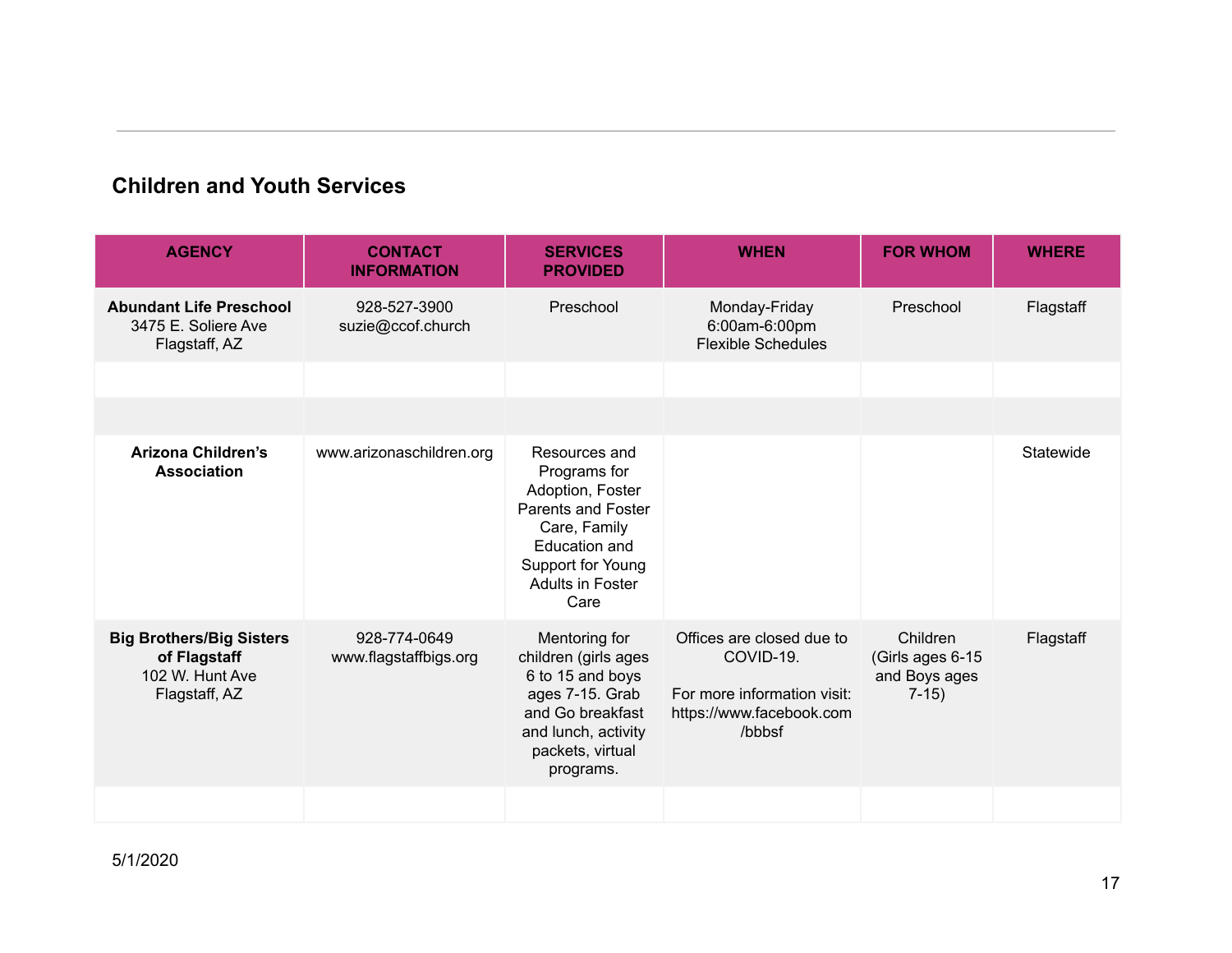| <b>Boys and Girls Club of</b><br><b>Flagstaff</b><br>301 Paseo de Flag<br>Flagstaff, AZ | 928-266-0489<br>www.bgcflag.org         | Summer Packets,<br><b>Teen Summer</b><br>Camp, Killip<br>Summer Camp,<br><b>Virtual Camps</b> | Visit www.bgcflag.org for<br>more information  | Adult and youth<br>members            | Flagstaff |
|-----------------------------------------------------------------------------------------|-----------------------------------------|-----------------------------------------------------------------------------------------------|------------------------------------------------|---------------------------------------|-----------|
|                                                                                         |                                         |                                                                                               |                                                |                                       |           |
| <b>Childtime of Flagstaff</b><br>109 E. Oak Ave Flagstaff,<br><b>AZ</b>                 | 888-330-3659                            | <b>Childcare Services</b>                                                                     | Monday-Friday<br>6:30am-6:00pm                 | Children<br>6 weeks -12<br>years      | Flagstaff |
| <b>Child Care Resource and</b><br><b>Referral</b>                                       | 800-301-9000<br>azchildcare.org         | Resource for<br><b>Finding Childcare</b><br>Statewide                                         | Call or visit website                          | <b>Families with</b><br>Children 0-12 | Statewide |
|                                                                                         |                                         |                                                                                               |                                                |                                       |           |
|                                                                                         |                                         |                                                                                               |                                                |                                       |           |
| <b>CPLC Arizona</b>                                                                     | cplc.org/hhs/parenting.php              | Resources for<br>Parenting<br>Education, Home<br>Visitation and<br>Resource<br>Coordinators   | Visit website for more<br>information          | Families and<br>Children              | Statewide |
| <b>Elevate PreK-Early</b><br><b>Learning Locator</b>                                    | info@elevateprek.com<br>elevateprek.com | Resource for<br>Finding Childcare in<br>Flagstaff                                             | Email to Inquire or<br>Schedule an Appointment | <b>Families with</b><br>Children 0-5  | Flagstaff |
|                                                                                         |                                         |                                                                                               |                                                |                                       |           |
|                                                                                         |                                         |                                                                                               |                                                |                                       |           |
|                                                                                         |                                         |                                                                                               |                                                |                                       |           |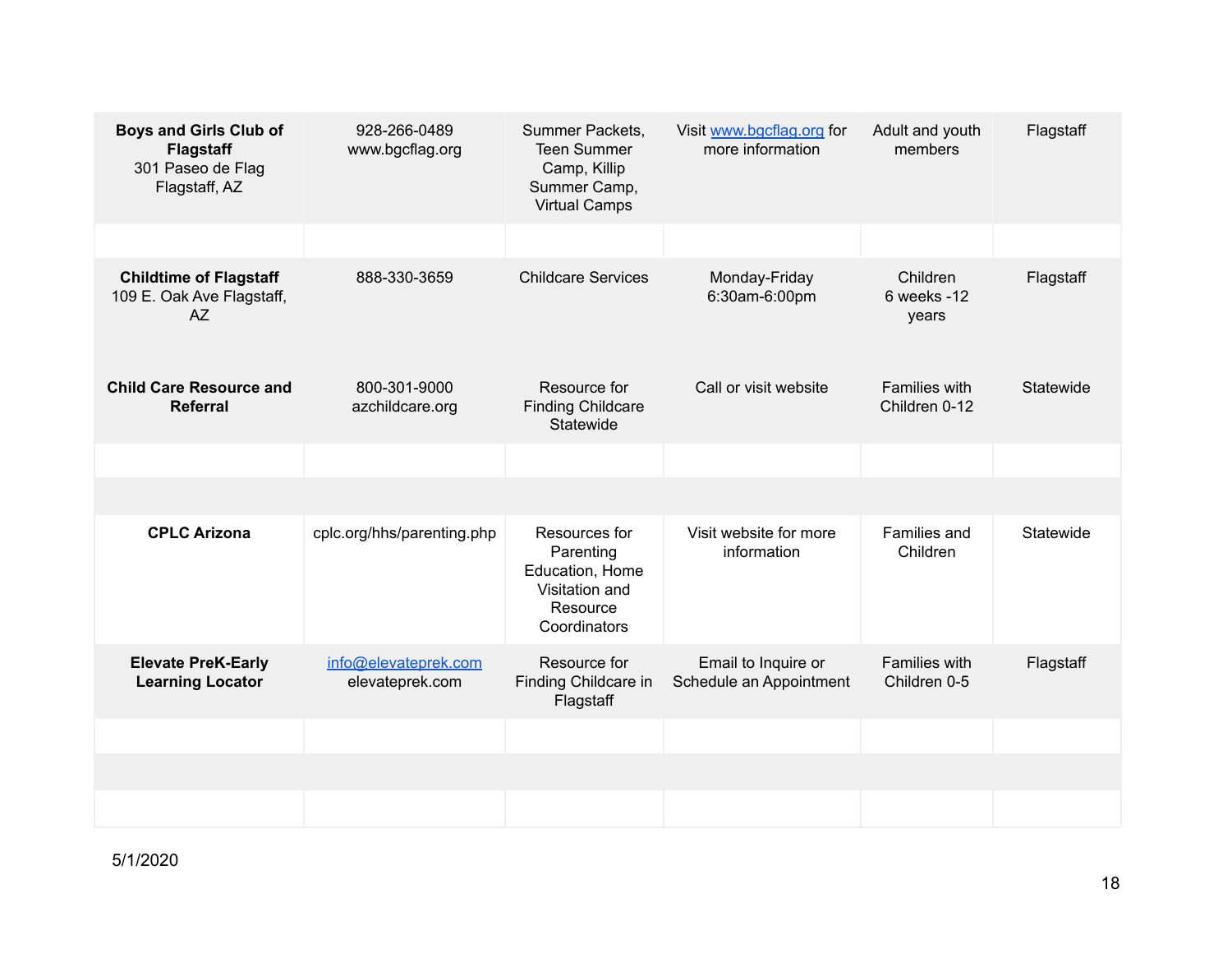| <b>Family Resource Center</b><br>4000 N. Cummings St.<br>Flagstaff, AZ                        | www.fusd1.org/frc/<br>928-774-1103                    | <b>Various Resources</b><br>including: K-12<br>Tutoring, FUSD<br>School Information,<br>Community<br>Resources.<br>Computer and<br>Internet Access,<br><b>Notary Services</b> | Visit website or call for<br>more information | Families and<br><b>Students</b>                         | Flagstaff                                                         |
|-----------------------------------------------------------------------------------------------|-------------------------------------------------------|-------------------------------------------------------------------------------------------------------------------------------------------------------------------------------|-----------------------------------------------|---------------------------------------------------------|-------------------------------------------------------------------|
| <b>First Things First</b><br>405 N. Beaver St.<br>Flagstaff, AZ                               | 928-637-0412<br>www.firstthingsfirst.org              | Childcare and<br>Preschool programs                                                                                                                                           | Call for Information                          | Children<br>$(ages 0-5)$                                | Countywide,<br>minus Navajo<br>Nation,<br>Hualapai<br>Reservation |
| <b>Flagstaff Family YMCA</b><br>1001 N. Turquoise Dr.<br>Flagstaff, AZ                        | 928-556-9622                                          | Youth and Family<br>Classes and<br>Events, Childcare,<br><b>Camps and Fitness</b><br>Programs                                                                                 | Monday-Friday<br>6:30am-6:30pm                | Children and<br><b>Families</b>                         | Flagstaff                                                         |
| <b>Flagstaff Christian</b><br><b>Preschool</b><br>2366 N. Steves Blvd. Ste B<br>Flagstaff, AZ | 928-226-0696<br>flagstaffchristianpreschool.<br>com/  | Childcare Services,<br>Long-term care,<br>Temporary and<br>Drop-in Care                                                                                                       | Monday-Friday<br>6:30am-6:00pm                | Preschool                                               | Flagstaff                                                         |
| <b>Foresight Learning</b><br>Center, Inc<br>8425 Koch Field Rd.<br>Flagstaff, AZ              | (928) 527-8337<br>www.foresightlearningcent<br>er.com | Preschool and<br>Kindergarten<br>After-school<br>Enrichment<br>Parent Workshops<br><b>Summer Programs</b>                                                                     | Monday-Friday<br>7:30am-5:30pm                | Children and<br><b>Families</b>                         | Flagstaff                                                         |
| <b>Head Heart Hands</b><br><b>Preschool</b><br>400 W. Aspen Ave<br>Flagstaff, AZ              | 928-607-5871<br>admin@headhearthandsp<br>reschool.org | Preschool                                                                                                                                                                     | Monday-Friday<br>Call for hours               | Preschool aged<br>children, Infants,<br><b>Toddlers</b> | Flagstaff                                                         |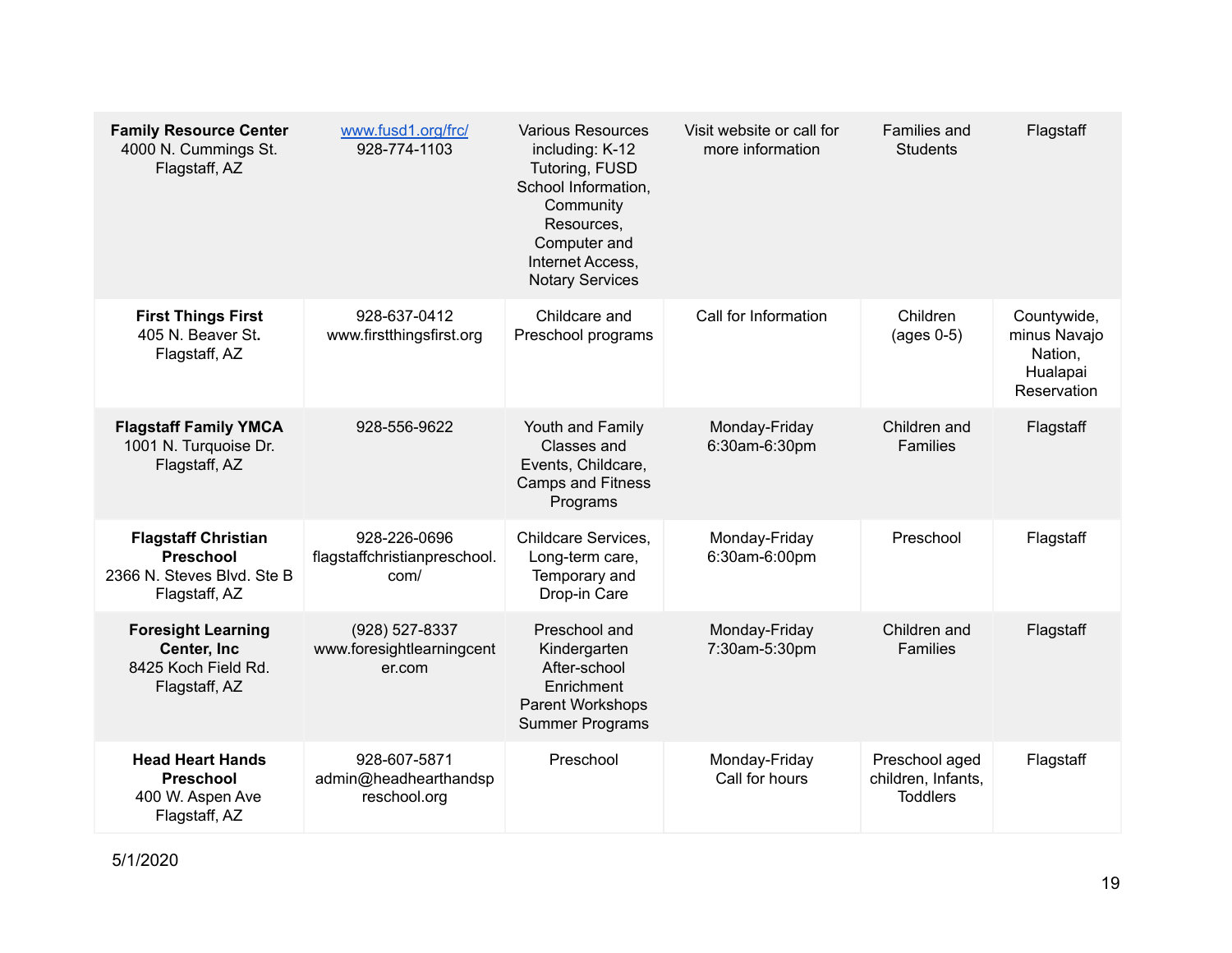| <b>Kingdom Kids</b><br>1806 E. Rte 66<br>Flagstaff, AZ                                                                          | 928-226-7178<br>http://kingdomkidsflag.com          | Preschool,<br>Long-term Childcare<br>and Drop-in Care                                       | Monday-Friday<br>Call for hours                                        | Infants.<br>Toddlers,<br>Preschool aged<br>children        | Flagstaff |
|---------------------------------------------------------------------------------------------------------------------------------|-----------------------------------------------------|---------------------------------------------------------------------------------------------|------------------------------------------------------------------------|------------------------------------------------------------|-----------|
|                                                                                                                                 |                                                     |                                                                                             |                                                                        |                                                            |           |
| <b>Mount Calvary Early</b><br><b>Learning Center</b><br>2605 N. Fort Valley Rd.<br>Flagstaff, AZ                                | 928-774-8811                                        | <b>Childcare Services</b><br>including Preschool<br>and<br>PreKindergarten,<br>Drop-in Care | Monday-Friday<br>7:15am-5:30pm                                         | Preschool and<br>PreKindergarten                           | Flagstaff |
| <b>Nimble Noggins</b><br><b>Preschool</b><br>1926 N. 4th St. Suite 7<br>Flagstaff, AZ<br>Open with limited capacity.            | 928-526-5936<br>www.nimblenogginspresch<br>ool.com/ | Preschool offering<br>Full-time, Part-time,<br>Half-day and<br>Before/After Care            | Monday-Friday<br>Call for Hours                                        | Preschool                                                  | Flagstaff |
| <b>Pinecone Preschool</b><br>2901 N. King Street<br>Flagstaff, AZ                                                               | 928-526-0072<br>pinepreschool@live.com              | Preschool,<br>Childcare, Day<br>Care, Programs for<br>School-aged<br>Children               | Monday-Friday<br>6:00am-6:00pm                                         | Infants,<br>Toddlers, Pre-K,<br>and School-age<br>Children | Flagstaff |
|                                                                                                                                 |                                                     |                                                                                             |                                                                        |                                                            |           |
| <b>Summit Gymnastics</b><br><b>Academy and Children's</b><br><b>Activity Center</b><br>1926 N. 4th St. Suite 7<br>Flagstaff, AZ | 928-526-0644<br>summitgymnasticsinfo@g<br>mail.com  | Open for<br>Gymnastics<br>Summer Camp<br>Sessions, Limited<br>spaces available.             | Monday-Friday<br>9am-7pm<br>Saturday<br>9am12:00pm<br>Sunday<br>Closed | Youth                                                      | Flagstaff |
|                                                                                                                                 |                                                     |                                                                                             |                                                                        |                                                            |           |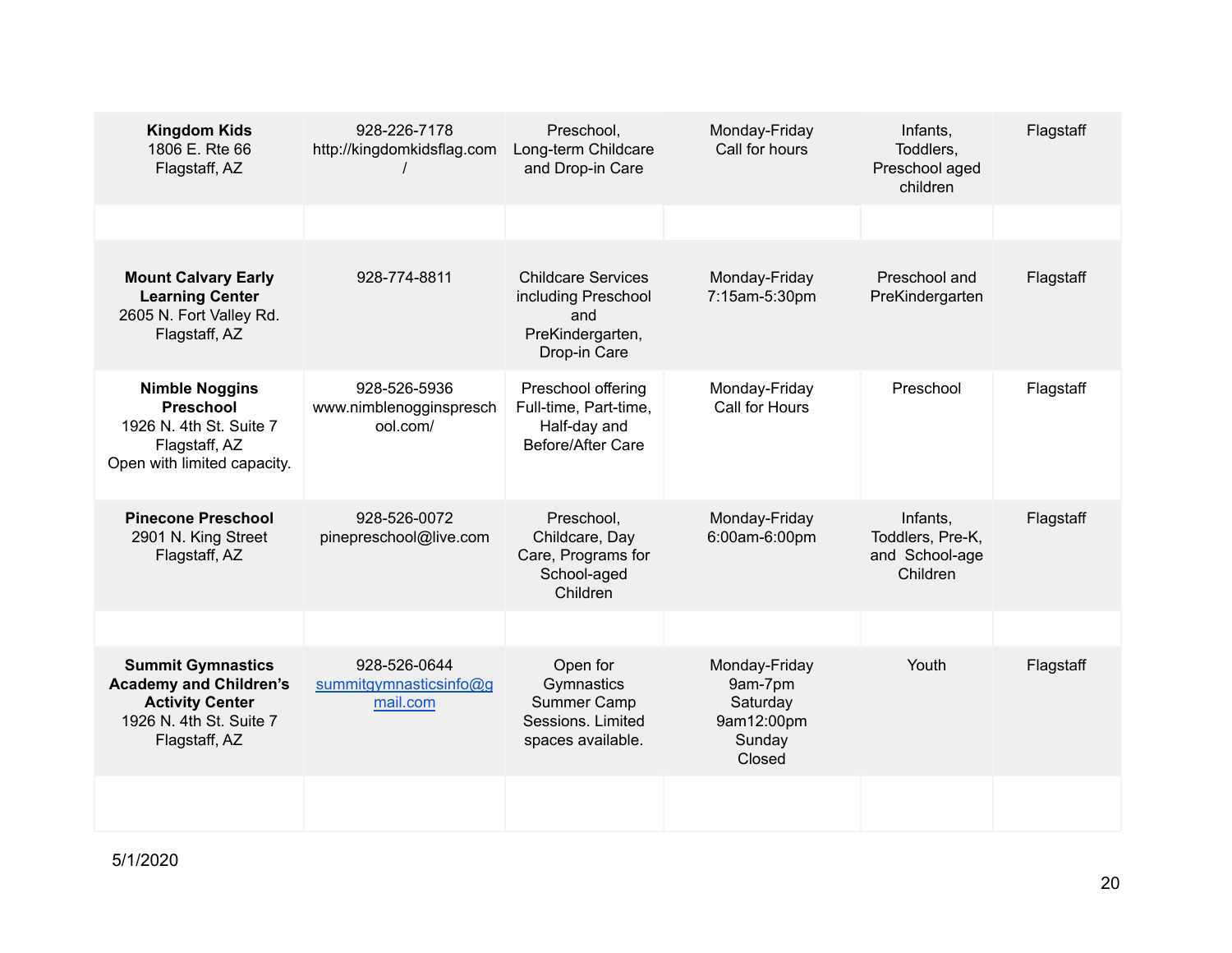| <b>Rockhouse Playschool</b><br>414 W. Cherry Ave<br>Flagstaff, AZ | 928-774-1282 | <b>Childcare Services</b><br>Long-term,<br>Temporary, Drop-in<br>Care | Monday-Friday<br>7:00am-5:15pm | Preschool | Flagstaff |
|-------------------------------------------------------------------|--------------|-----------------------------------------------------------------------|--------------------------------|-----------|-----------|
|                                                                   |              |                                                                       |                                |           |           |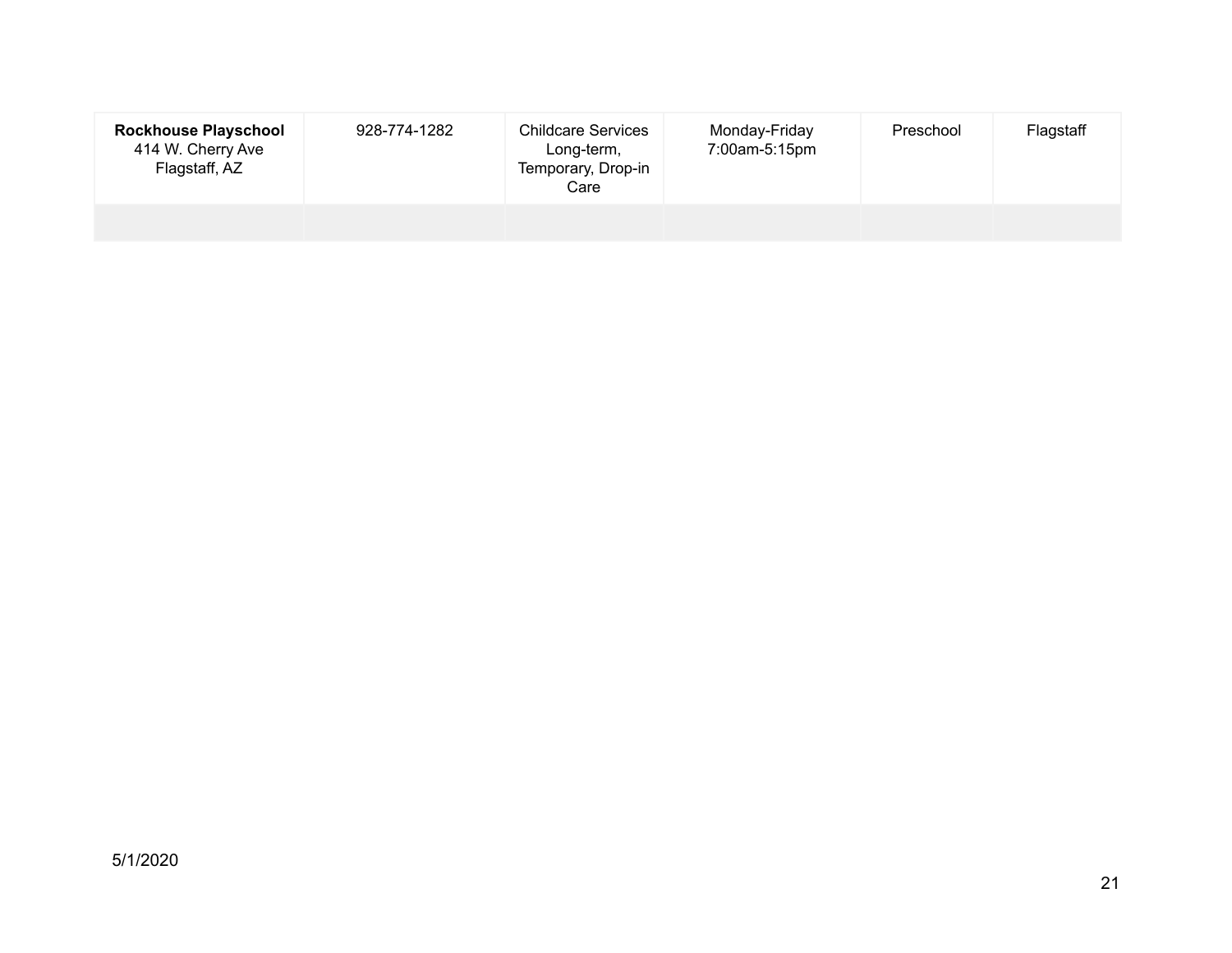#### **Other**

| <b>AGENCY</b>                                                                        | <b>CONTACT</b><br><b>INFORMATION</b> | <b>SERVICES PROVIDED</b>                                                                                                  | <b>WHEN</b>                                        | <b>FOR WHOM</b>                            | <b>WHERE</b>                            |
|--------------------------------------------------------------------------------------|--------------------------------------|---------------------------------------------------------------------------------------------------------------------------|----------------------------------------------------|--------------------------------------------|-----------------------------------------|
| <b>American Red Cross</b><br>1750 Railroad Springs Blvd.<br>Suite 1<br>Flagstaff, AZ | 928-779-5494                         | Assistance for<br>individuals who have<br>experienced an<br>emergency. Example:<br>house fire                             | 8:00am-5:00pm                                      | All                                        | All Northern<br><b>Arizona Counties</b> |
|                                                                                      |                                      |                                                                                                                           |                                                    |                                            |                                         |
| <b>AARP Foundation</b><br><b>Tax-Aide</b>                                            | 928-919-9277                         | Free income tax<br>preparation/e-filing by<br><b>IRS</b> certified<br>counselors.                                         | Walk-ins permitted.<br>Appointments<br>recommended | All except for<br>farm or rental<br>income | Countywide                              |
| <b>Alcoholics Anonymous</b>                                                          | 928-779-3569                         | Support for people<br>need support quitting<br>drinking or are affected<br>by a friend or relative's<br>drinking problem. | Call for schedule                                  | All                                        | Countywide                              |
| <b>American Legion</b><br>204 W. Birch Ave<br>Flagstaff, AZ                          | 928-774-7682                         | Jackets/Coats for kids<br>(Fall & Winter only),<br>blankets, trips to V.A.<br>clinic and hospital                         | Daily<br>10:00am-7:00pm                            | Veterans                                   | Countywide                              |
|                                                                                      |                                      |                                                                                                                           |                                                    |                                            |                                         |
|                                                                                      |                                      |                                                                                                                           |                                                    |                                            |                                         |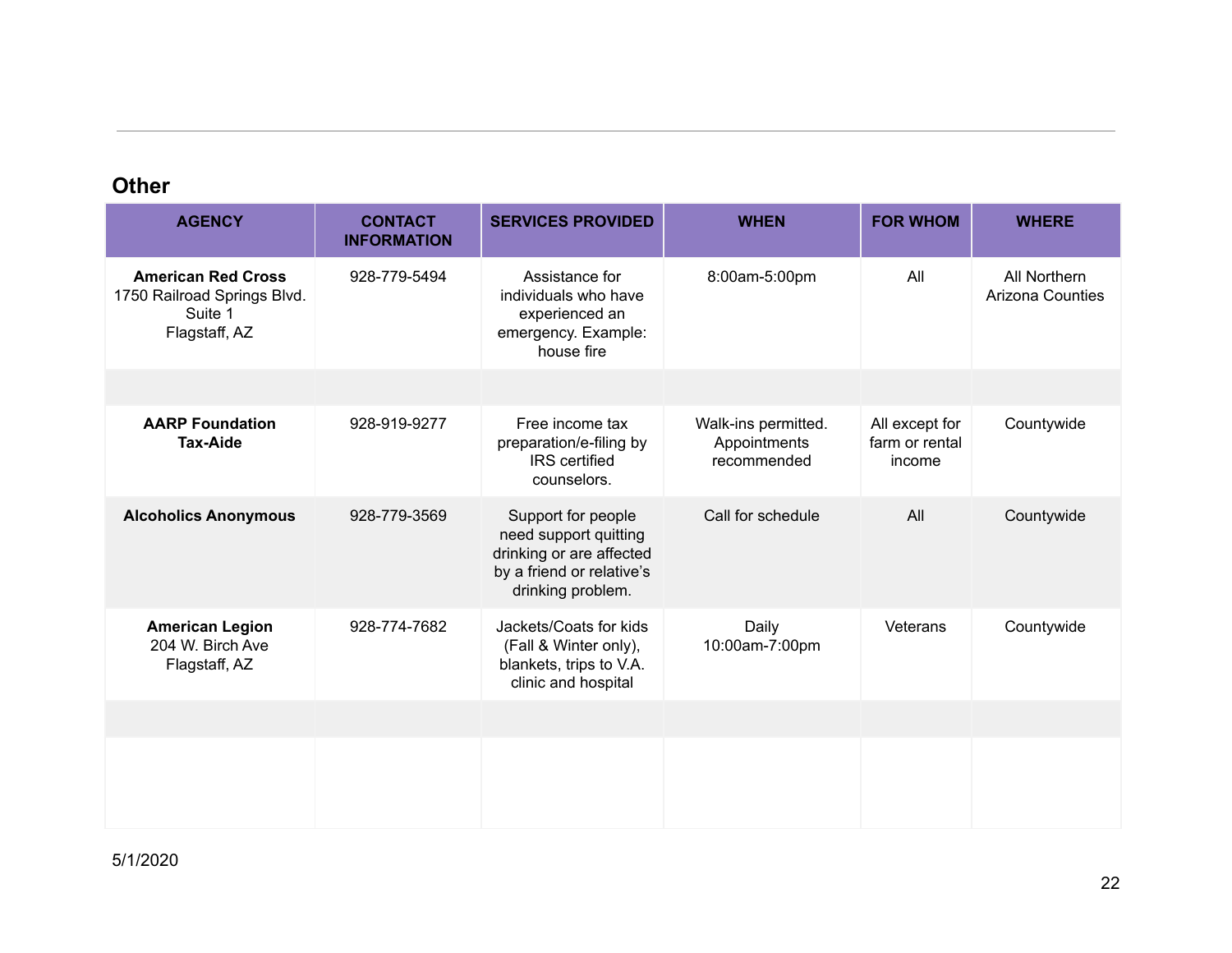| <b>CASA of Coconino</b><br>County                                                                                               | 928-226-5420                                  | Court-Appointed<br><b>Special Advocates</b><br>(CASA) volunteers are<br>appointed by a judge to<br>speak up for abused or                                       | Monday-Friday<br>8:00am-5:00pm                                               |     | Countywide            |
|---------------------------------------------------------------------------------------------------------------------------------|-----------------------------------------------|-----------------------------------------------------------------------------------------------------------------------------------------------------------------|------------------------------------------------------------------------------|-----|-----------------------|
|                                                                                                                                 |                                               | neglected children in<br>court.                                                                                                                                 |                                                                              |     |                       |
| <b>Connect Arizona</b>                                                                                                          | sites.google.com/vie<br>w/azlibtap/get-online | <b>Discount Internet Offers</b><br>and Free WIFI Map                                                                                                            | Visit Website                                                                | All | Statewide             |
| <b>Crisis Response Network</b>                                                                                                  | 877-756-4090                                  | Crisis line support for<br>anyone in crisis<br>regardless of age, legal<br>status or insurance.                                                                 | 24/7                                                                         | All | National              |
| <b>East Flagstaff Community</b><br>Library<br>300 N.Fourth St. #5<br>Flagstaff, AZ                                              | 928-213-2348                                  | Virtual programs. Drive<br>thru pick-up for library<br>holds.                                                                                                   | Mondays & Wednesdays<br>2:00-5:00pm<br>Fridays & Saturdays<br>10:00am-2:00pm | All | <b>East Flagstaff</b> |
| <b>Flagstaff City-Coconino</b><br><b>County Public Library</b><br>300 W. Aspen Ave<br>Flagstaff, AZ                             | 928-213-2333                                  | Virtual programs. Drive<br>thru pick-up for library<br>holds.                                                                                                   | Monday-Friday<br>10:00am-4:00pm                                              | All | Downtown<br>Flagstaff |
| <b>Goodwill of Central and</b><br><b>Northern Arizona</b><br><b>Career/Learning Center</b><br>4308 E. Route 66<br>Flagstaff, AZ | 928-556-5096                                  | Virtual workshops, job<br>fairs. Over the phone<br>career guidance, and<br>search assistance.<br>Assistance with filing<br>unemployment and<br>other resources. | Goodwill stores are<br>closed but virtual services<br>are available.         | All | Statewide             |
|                                                                                                                                 |                                               |                                                                                                                                                                 |                                                                              |     |                       |
|                                                                                                                                 |                                               |                                                                                                                                                                 |                                                                              |     |                       |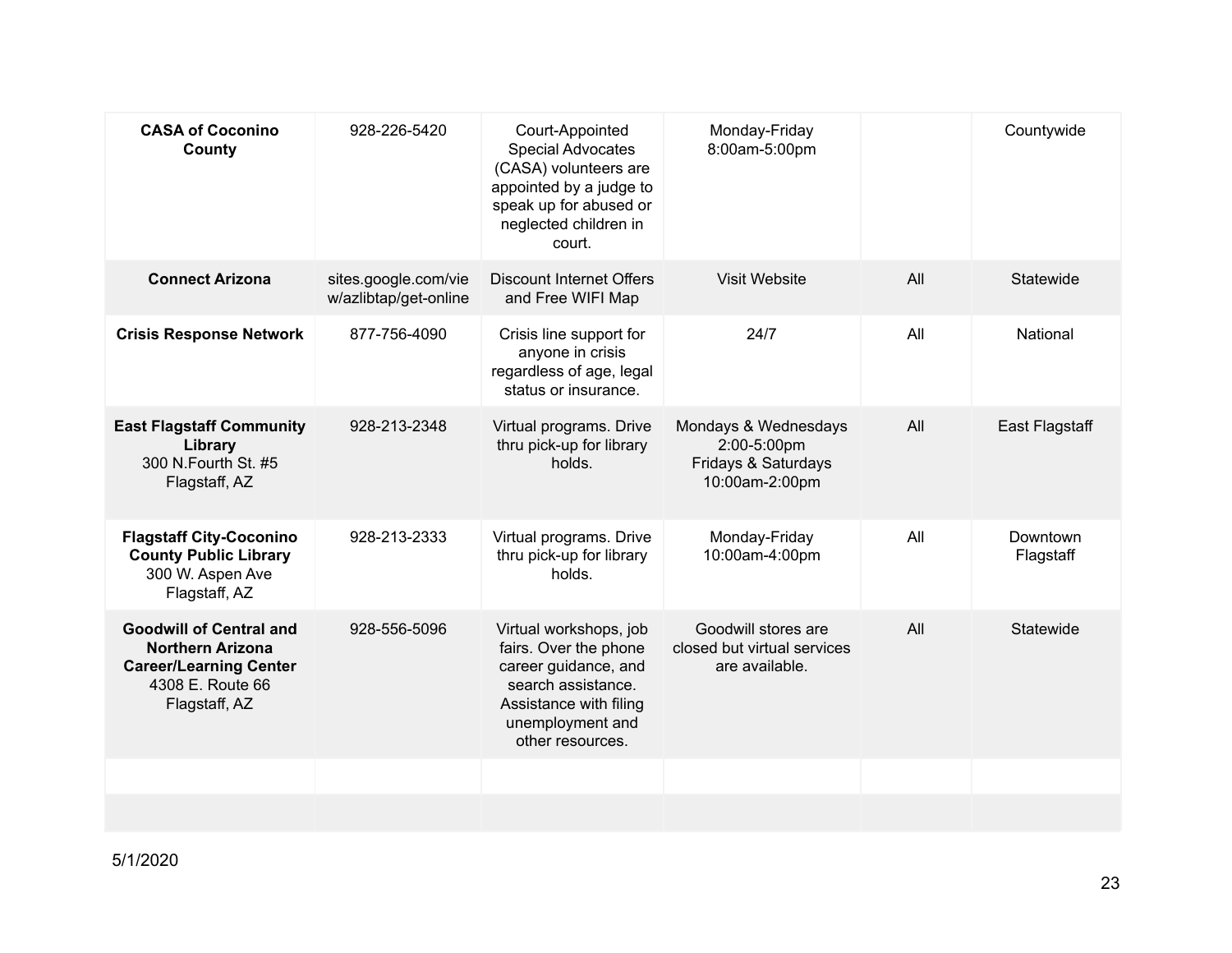| <b>The Guidance Center</b><br>2187 N. Vickey Street<br>Flagstaff, AZ                                                                      | 928-527-1899                                 | Crisis stabilization,<br>counseling and mental<br>health services.<br>Telehealth services are<br>available by phone or<br>video conferencing. | Call to schedule an<br>appointment                                                   | All                                                                            | Flagstaff and<br>Williams |
|-------------------------------------------------------------------------------------------------------------------------------------------|----------------------------------------------|-----------------------------------------------------------------------------------------------------------------------------------------------|--------------------------------------------------------------------------------------|--------------------------------------------------------------------------------|---------------------------|
|                                                                                                                                           |                                              |                                                                                                                                               |                                                                                      |                                                                                |                           |
| <b>Native Americans for</b><br><b>Community Action</b><br>(NACA)<br><b>Family Health Center</b><br>1500 E. Cedar Ave #26<br>Flagstaff, AZ | 928-773-1245                                 | Substance abuse<br>counseling and<br>prevention services.<br>Primary care clinic.                                                             | Monday-Friday<br>8:00am-6:00pm<br>Call for additional details                        | Serving both<br><b>Native</b><br>American<br>and<br>non-Native<br>communities. | Countywide                |
| <b>Northern Arizona Council</b><br>of Governments (NACOG)<br>119 East Aspen Ave<br>Flagstaff, AZ                                          | 928-774-1895                                 | Divisions: Area Agency<br>on Aging, Economic<br>workforce, Head Start,<br>Regional Planning,<br>Weatherization,                               | Available by remote<br>access. Yavapai County<br>Food Banks are open and<br>serving. | All                                                                            | Countywide                |
|                                                                                                                                           |                                              |                                                                                                                                               |                                                                                      |                                                                                |                           |
| <b>Stronger as One</b>                                                                                                                    | 928-679-7130                                 | For resources for<br>mental health and<br>well-being.                                                                                         | Visit:<br>www.coconino.az.gov/226<br>5/Stronger-As-One                               | All                                                                            | Countywide                |
| <b>Southwest Behavioral</b><br><b>Health Services</b><br>1515 E. Cedar Ave #B-4<br>Flagstaff, AZ                                          | 928-779-4550<br>Crisis Line:<br>877-756-4090 | Substance abuse,<br>mental health,<br>family-functioning,<br>crising, planning and<br>other services. Virtual<br>services available.          | Call to schedule an<br>appointment                                                   | Call for<br>eligibility<br>information                                         | Countywide                |
|                                                                                                                                           |                                              |                                                                                                                                               |                                                                                      |                                                                                |                           |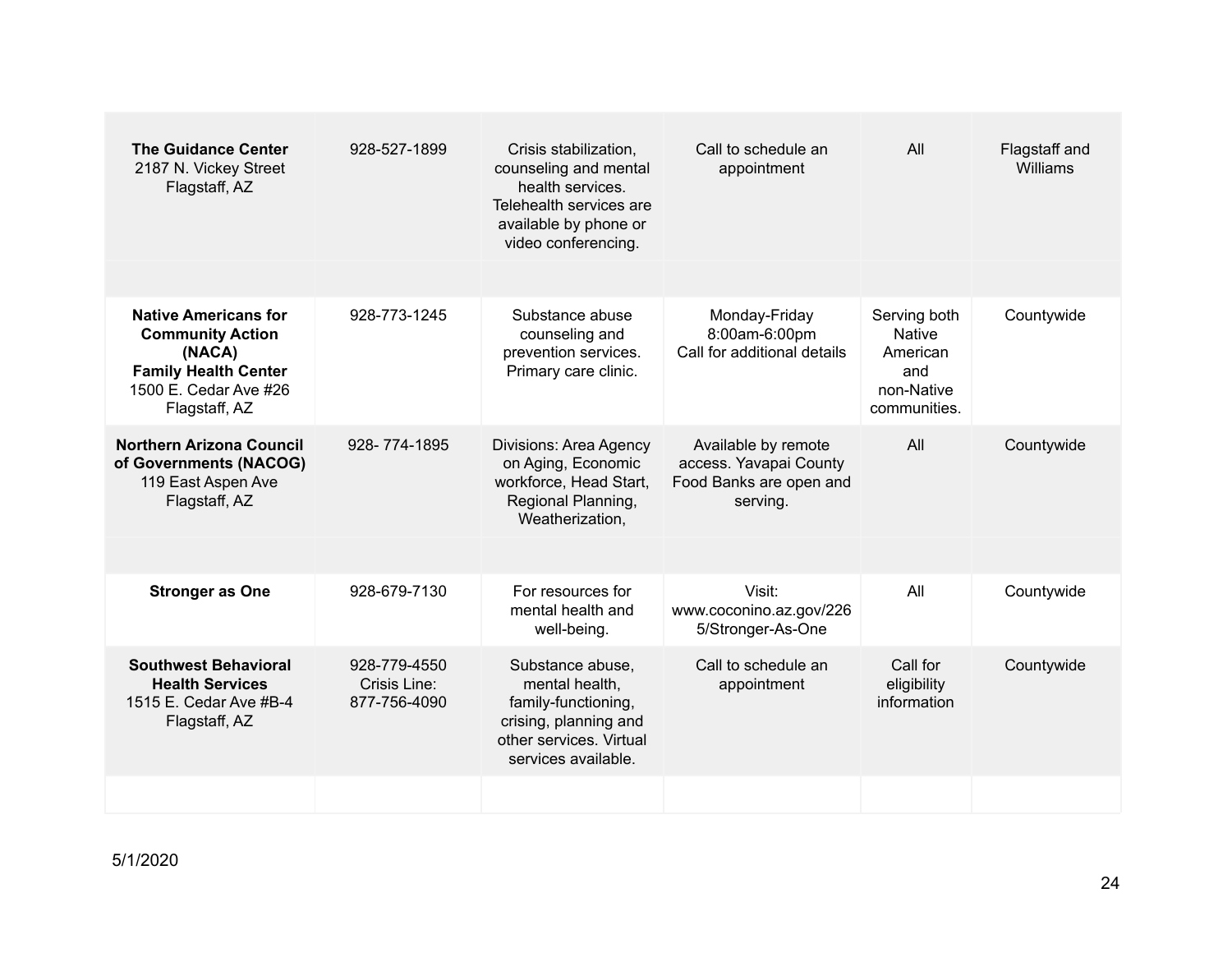| <b>Tuba City Regional</b><br>1-866-976-5941<br><b>Healthcare Center</b><br>167 Main St.<br>Tuba City, AZ | Access to mental<br>health services | Call to schedule an<br>appointment or access<br>services through your<br>mobile device or<br>computer or through the<br><b>TCRHCC Community</b><br><b>Counseling Center</b> | Children,<br>adolescents,<br>and adults | <b>Tuba City</b> |
|----------------------------------------------------------------------------------------------------------|-------------------------------------|-----------------------------------------------------------------------------------------------------------------------------------------------------------------------------|-----------------------------------------|------------------|
|----------------------------------------------------------------------------------------------------------|-------------------------------------|-----------------------------------------------------------------------------------------------------------------------------------------------------------------------------|-----------------------------------------|------------------|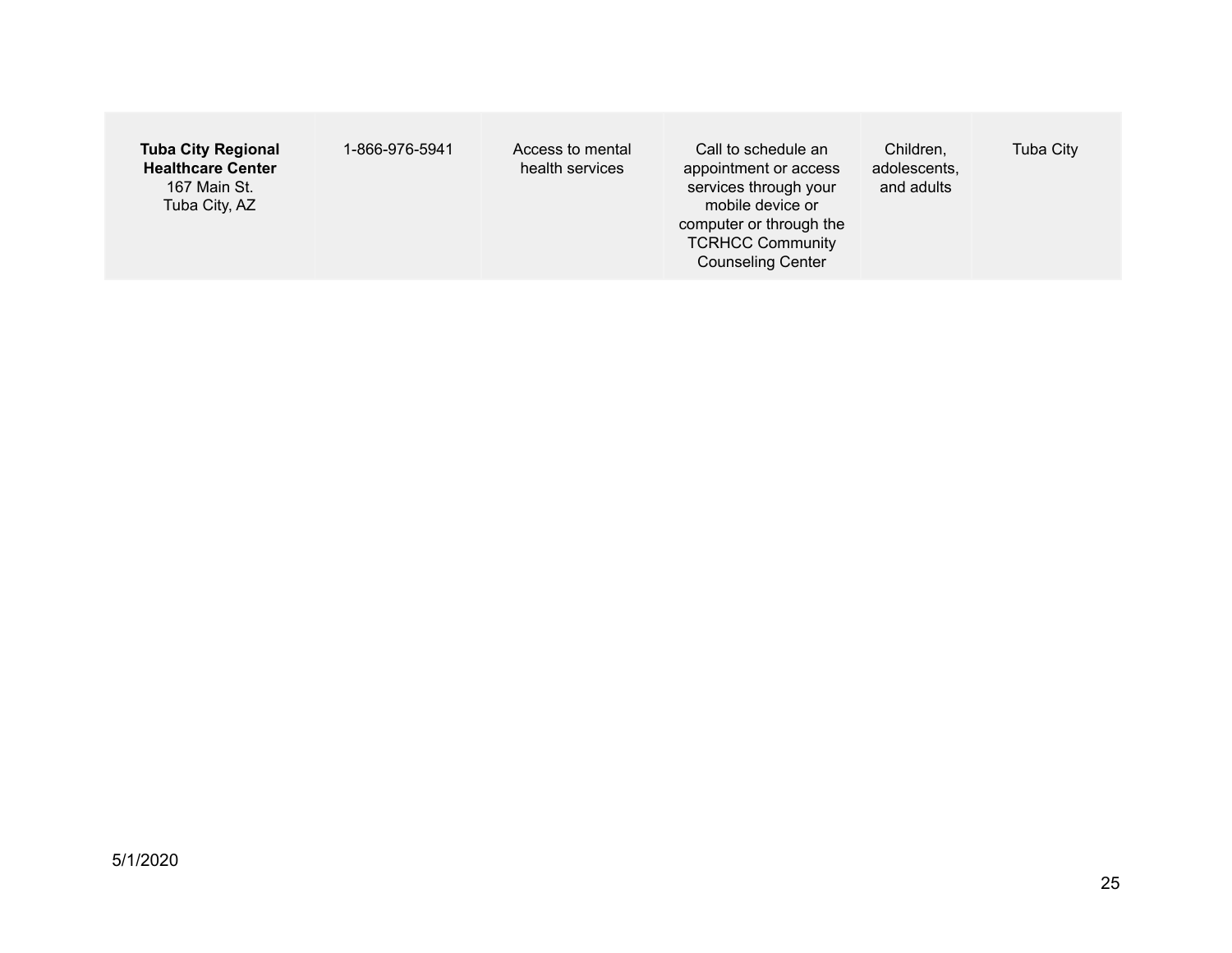# **Senior Grocery Shopping Hours**

| <b>Bashas</b><br><b>Woodlands Village</b><br>2700 S. Woodlands Village<br>Blvd.<br>Flagstaff, AZ | 928-774-3883 | Special hours for 65+<br>Wednesdays<br>5:00am-6:00am             |  |  |
|--------------------------------------------------------------------------------------------------|--------------|------------------------------------------------------------------|--|--|
| <b>Bashas</b><br>Humphreys St.<br>1000 N. Humphreys St.<br>#112<br>Flagstaff, AZ                 | 928-774-2101 | Special hours for 65+<br>Wednesdays<br>5:00am-6:00am             |  |  |
| <b>Bashas</b><br><b>Tuba City</b><br><b>US-160</b>                                               | 928-283-5250 | Special hours for 65+<br>Wednesdays<br>6:00am:7:00am             |  |  |
| Fry's<br>2100 N. Switzer Canyon Dr.<br>Flagstaff, AZ                                             | 928-774-2101 | Special hours for 65+<br><b>Monday-Thursday</b><br>6:00am-7:00am |  |  |
| <b>Glacier's Market</b><br>264 S. 100 E.<br>Kanab, Ut<br>(Fredonia Area)                         | 435-644-5029 | Special hours for 65+<br>Mon, Wed, Fri<br>7:00am-8:00am          |  |  |
| <b>Honey's Marketplace</b><br>260 E. 300 S.<br>Kanab, UT<br>(Fredonia Area)                      | 435-644-5877 | Special hours for 65+<br>Tues, Thurs, Sat<br>7:00am-8:00am       |  |  |
|                                                                                                  |              |                                                                  |  |  |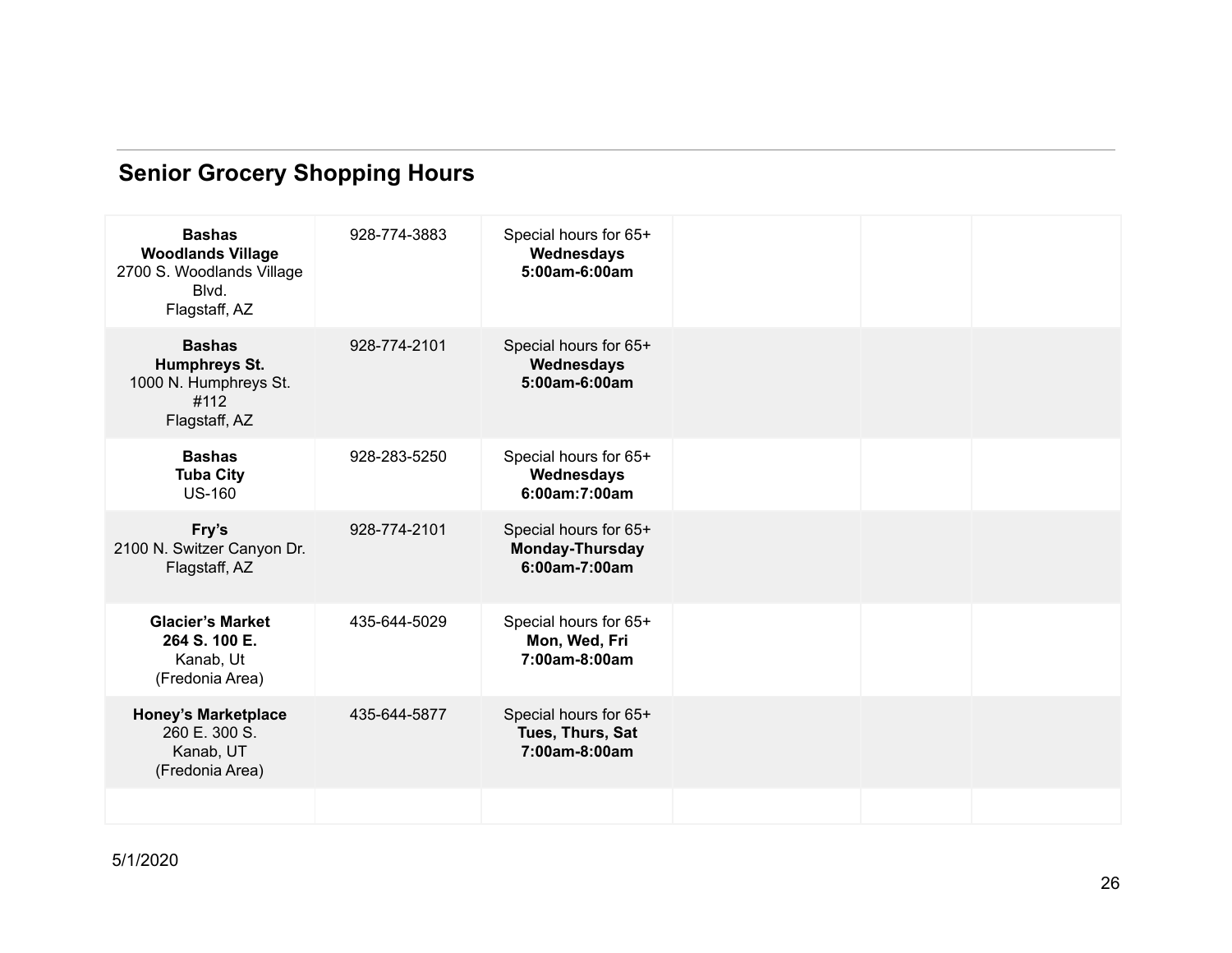| <b>Natural Grocers</b><br>503 W. Clay Ave<br>Flagstaff, AZ                                                | 928-779-3401 | Special hours for 65+<br><b>Sundays</b><br>9:00am-10:00am<br>Wednesdays<br>8:00am-9:00am                                                                       |  |  |
|-----------------------------------------------------------------------------------------------------------|--------------|----------------------------------------------------------------------------------------------------------------------------------------------------------------|--|--|
| <b>Safeway</b><br>650 Flm<br>Page, AZ                                                                     | 928-645-8155 | Special hours for<br>pregnant women, those<br>with underlying medical<br>conditions and 65+<br><b>Tuesdays and</b><br><b>Thursdays</b><br>7:00am-9:00am        |  |  |
| <b>Safeway</b><br>637 W. Rte 66<br>Williams, AZ                                                           | 928-635-0500 | Special hours for<br>pregnant women, people<br>with underlying medical<br>conditions and those 65+<br><b>Tuesdays and</b><br><b>Thursdays</b><br>7:00am-9:00am |  |  |
| <b>Safeway</b><br><b>University Plaza</b><br><b>Shopping Center</b><br>1201 S. Plaza Way<br>Flagstaff, AZ | 928-779-3401 | Special hours for<br>pregnant women, people<br>with underlying medical<br>conditions and those 65+<br><b>Tuesdays and</b><br><b>Thursdays</b><br>7:00am-9:00am |  |  |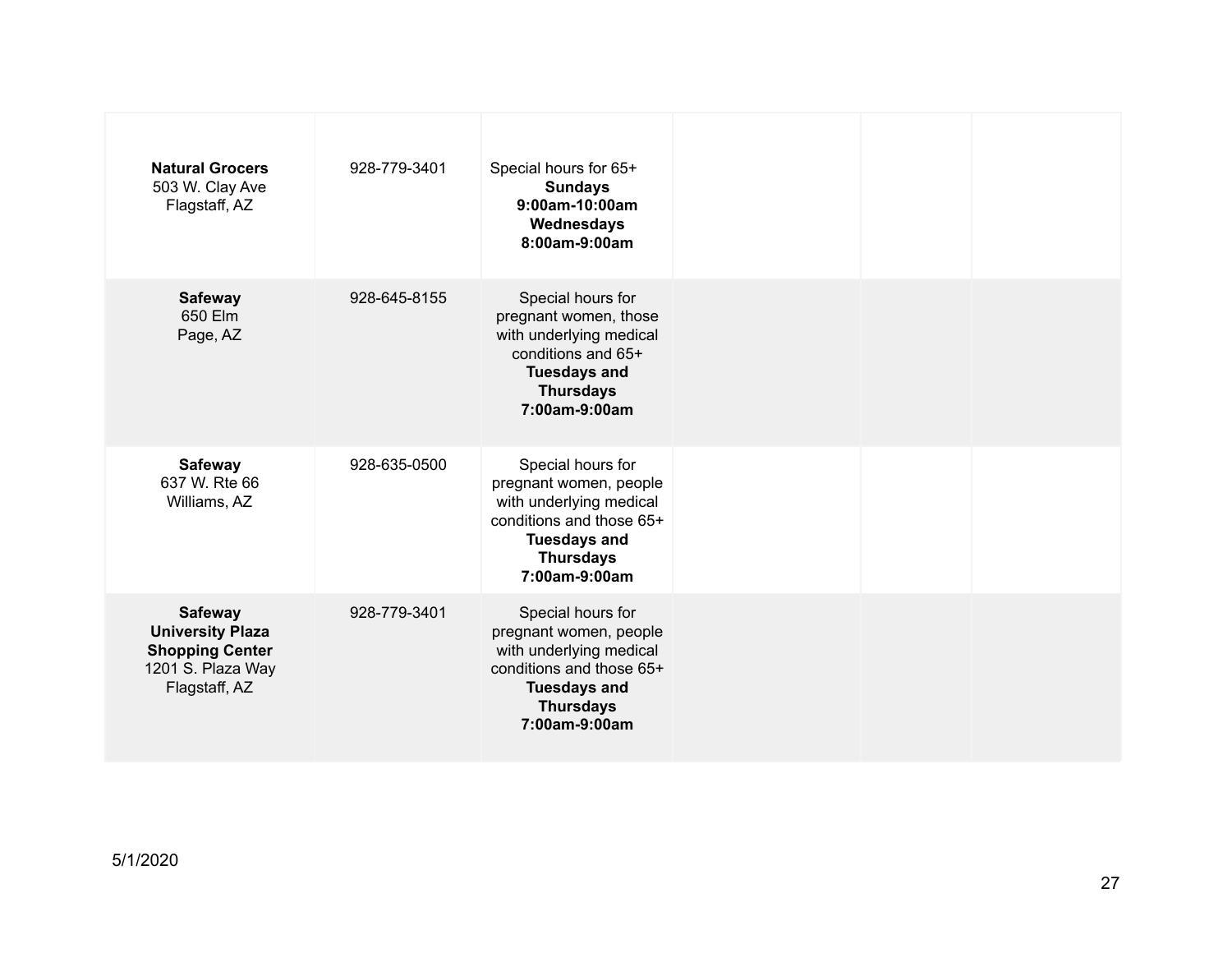| <b>Safeway</b><br><b>US Highway 89</b><br>4910 N. US-89<br>Flagstaff, AZ                                | 928-526-6116 | Special hours for<br>pregnant women, people<br>with underlying medical<br>conditions and for those<br>$65+$<br><b>Tuesdays and</b><br><b>Thursdays</b><br>7:00am-9:00am |  |  |
|---------------------------------------------------------------------------------------------------------|--------------|-------------------------------------------------------------------------------------------------------------------------------------------------------------------------|--|--|
| <b>Safeway</b><br><b>Cedar Ave</b><br>1500 Cedar Ave<br>Flagstaff, AZ                                   | 928-774-3774 | Special hours for with<br>underlying medical<br>conditions and those 65+<br><b>Tuesdays and</b><br><b>Thursdays</b><br>7:00am-9:00am                                    |  |  |
| <b>Target</b><br>1650 S. Milton Rd.<br>Flagstaff, AZ                                                    | 928-774-3500 | Special hours for<br>pregnant women, people<br>with underlying medical<br>conditions and 65+<br><b>Tuesdays and</b><br>Wednesdays<br>8:00am-9:00am                      |  |  |
| <b>Walmart</b><br><b>Woodlands Village Blvd.</b><br>2750 S. Woodlands Village<br>Blvd.<br>Flagstaff, AZ | 928-773-1117 | Special hours for 65+<br><b>Tuesdays</b><br>6:00am-7:00am                                                                                                               |  |  |
| Walmart<br><b>Huntington Drive</b><br>2601 E. Huntington Drive<br>Flagstaff, AZ                         | 928-774-3409 | Special hours for 65+<br><b>Tuesdays</b><br>6:00am-7:00am                                                                                                               |  |  |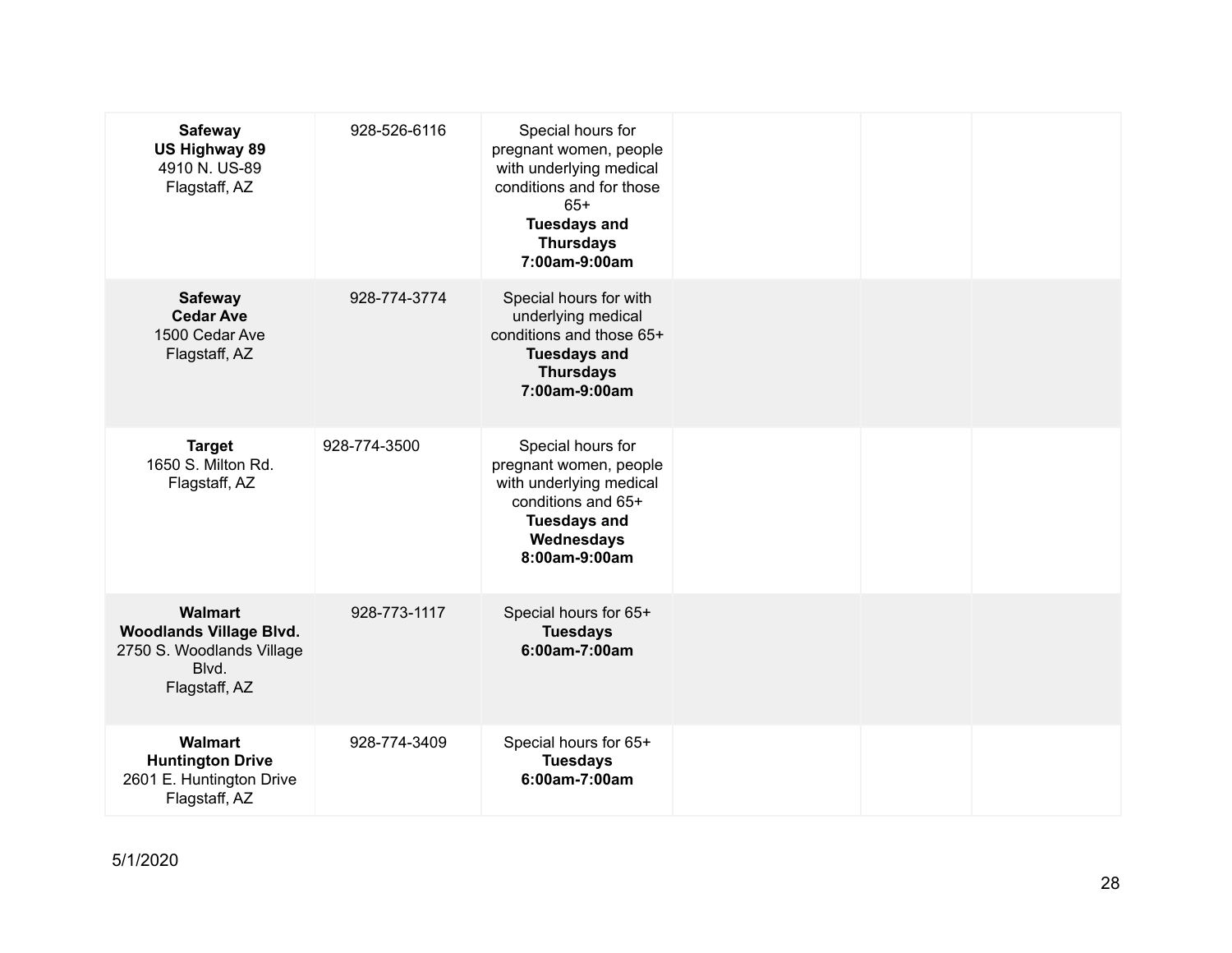| <b>Walmart</b><br>1017 W. Haul Rd.<br>Page, AZ              | 928-645-2622 | Special hours for 65+<br><b>Tuesdays</b><br>6:00am-7:00am |  |  |
|-------------------------------------------------------------|--------------|-----------------------------------------------------------|--|--|
| <b>Whole Foods</b><br>320 S. Cambridge Ln.<br>Flagstaff, Az | 928-774-5747 | Special hours for 65+<br><b>Daily</b><br>7:00am-8:00am    |  |  |